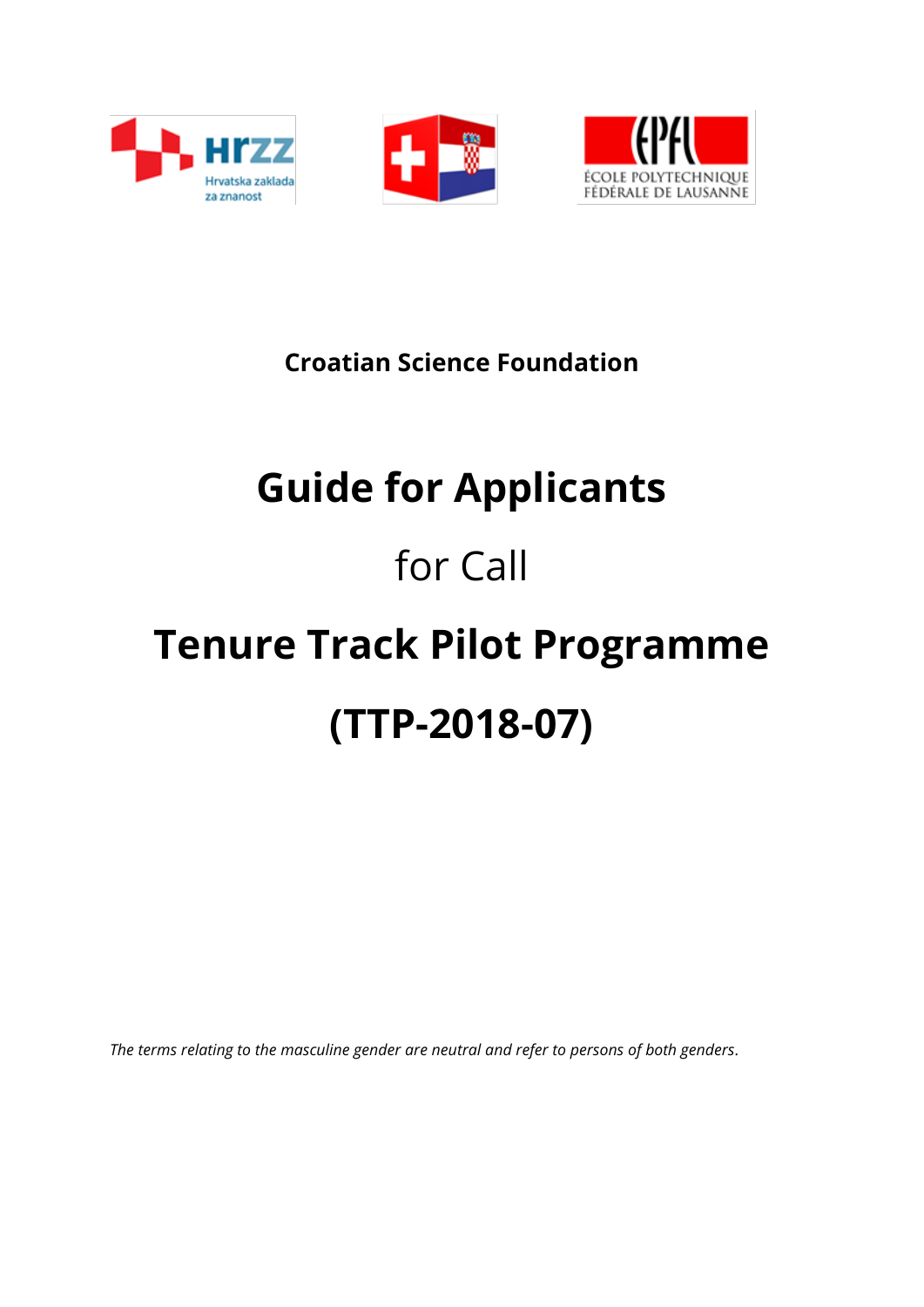## **Content**

| 1.1.2. Financing of Principal Investigators and their research projects 5 |  |
|---------------------------------------------------------------------------|--|
|                                                                           |  |
|                                                                           |  |
|                                                                           |  |
|                                                                           |  |
|                                                                           |  |
|                                                                           |  |
|                                                                           |  |
|                                                                           |  |
|                                                                           |  |
|                                                                           |  |
|                                                                           |  |
|                                                                           |  |
|                                                                           |  |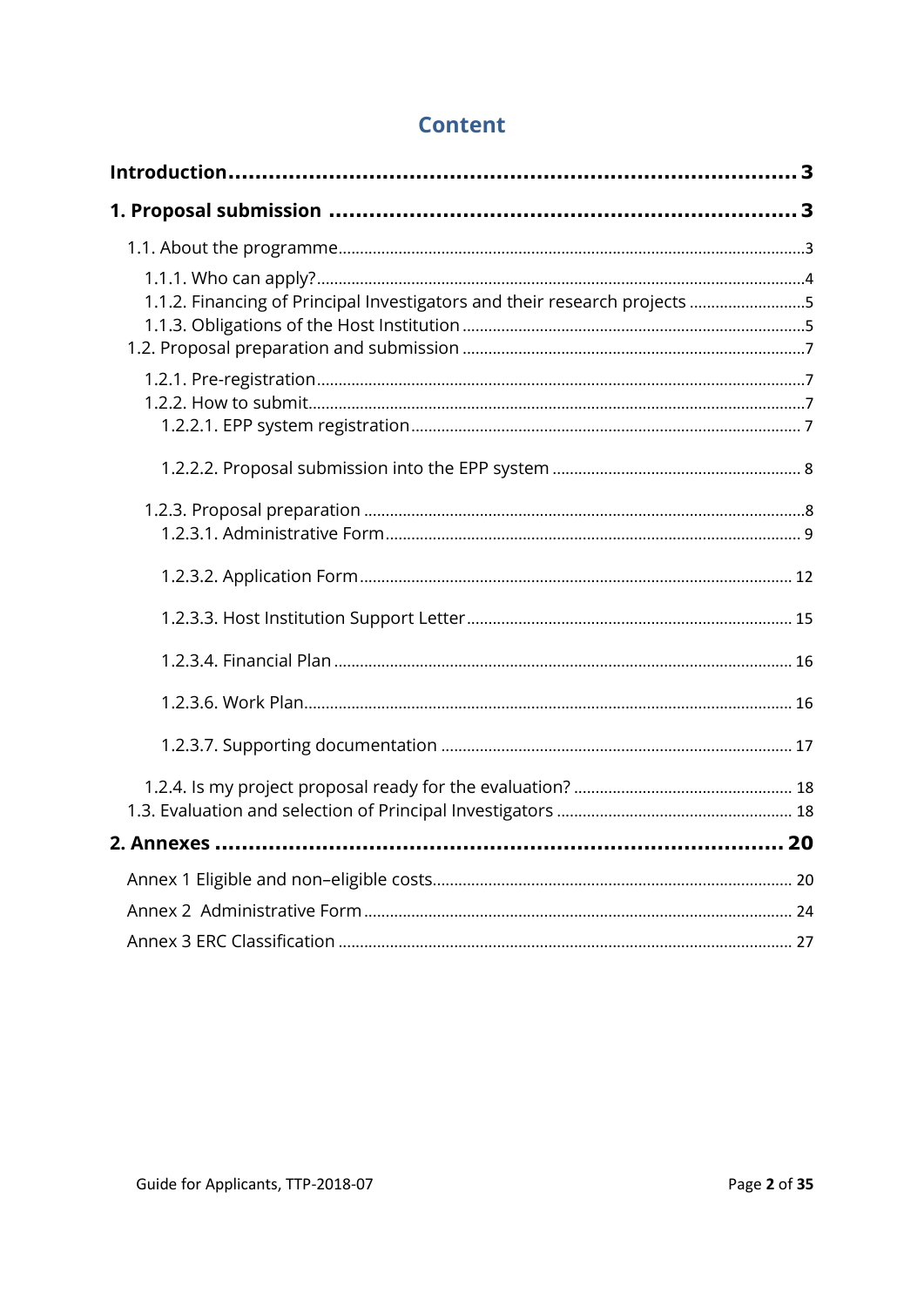## <span id="page-2-0"></span>**Introduction**

The purpose of this guide is to facilitate potential applicants in drafting and submission of proposals for this Call as well as to provide information about the evaluation procedure of PIs and their project proposals.

This guide is based on general regulations of the Croatian Science Foundation (further: CSF), especially the Rules, conditions and procedures on the allocation of funds and Framework Agreement between the Swiss Federal Council and the Government of the Republic of Croatia concerning the Implementation of the Swiss - Croatian Cooperation Programme to Reduce Economic and Social Disparities within the Enlarged European Union, signed on 30 June 2015, Project Agreement between the Swiss Agency for Development and Cooperation and the Ministry of Regional Development and EU funds, the Collaboration Agreement between the Croatian Science Foundation and École Polytechnique Fédérale de Lausanne and Programme Implementation Agreement among the Ministry of the Regional Development and EU funds, the Ministry of Science and Education and the Croatian Science Foundation.

## <span id="page-2-1"></span>**1. Proposal submission**

## <span id="page-2-2"></span>*1.1. About the programme*

The new initiative "Research Excellence Programme in Science and Higher Education - the Tenure Track Pilot Programme" (further: TTPP) is targeting excellent young researchers. It is designed to support young researchers, i.e. Principal Investigators (further: PI) at the early stage of their career where they can establish their own independent research groups.

Any Croatian public university, public scientific institute or Croatian Academy of Sciences and Arts can host the PI and his research group. The Host Institution, where the project will be implemented, must have significant experience in implementation of research activities at the international level. The Host Institution must furthermore secure the suitable support to the PI, laboratory and office space and guarantee his independence in implementing research activities, setting up and managing his research group.

The projects will be funded with 6.194.117 - 7.570.587 HRK (counter value of CHF 900.000 - 1.100.000 on the day of the signature of the Project Agreement between the Swiss Development Agency and Ministry of the Regional Development and EU funds), in line with the approved Work Plan and Financial Plan. However, depending on the nature of the proposed research activities, lower project budget might be agreed during the financial negotiations.

Grants will be awarded to the Host Institutions that will host the PIs. It is estimated that 4-5 projects will be financed.

Guide for Applicants, TTP-2018-07 **Page 3** of **35** Page **3** of **35**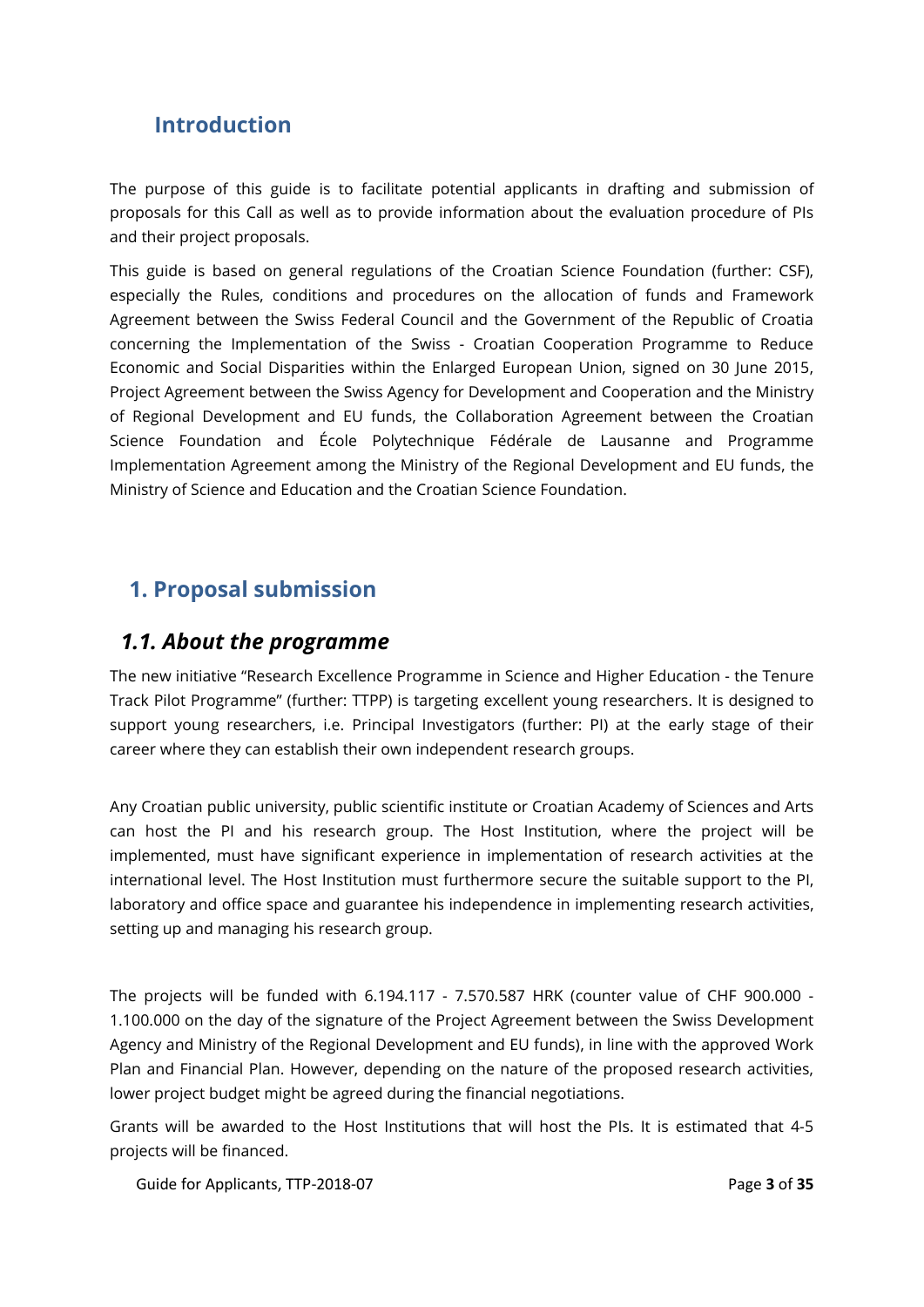## <span id="page-3-0"></span>**1.1.1. Who can apply?**

#### **The applicant for the Principal Investigator must fulfil the following conditions:**

- researchers willing to pursue an academic research career in Croatia;
- must be in a possession of doctoral degree. The period between the date of the PhD award and the call deadline must not be shorter than two nor longer than seven years ;
- have excellent research and academic track record;
- submit a promising research plan;
- not permanently employed at a Croatian research institutions (public universities, public scientific institutes, Croatian Academy of Sciences and Arts;
- apply to this call with only one project proposal.

Proposal must be submitted by a single PI, with the support of the Croatian Host Institution. The Support Letter signed by the Host Institution´s representative has to guarantee the Host Institution's commitment to welcome and adequately host the PI.

The applicants with more than 7 years after the PhD award are also eligible to submit application if they deliver a confirmation of maternity or paternity leave, clinical practice if conducted after the PhD award or illness. These periods will be deducted from the time elapsed from the date of the PhD thesis defence. In none of these cases, the time elapsed after PhD award cannot exceed 10 years.

For maternity leave, time elapsed since PhD award shall be deducted for 16 months for each child born before or after obtaining the first PhD. For paternity leave, time elapsed since PhD award shall be deducted for the real duration of the paternity leave for each child born before or after obtaining the PhD.

For long term illness or clinical treatment, the real duration of the illness/treatment shall be deducted from the time elapsed after the PhD award.

For applicants with the PhD and specialisation (in medicine), the duration of the specialisation shall be also deducted from the time elapsed since the PhD award.

#### **Acceptable members of the research group:**

- Principal Investigator
- 1-2 PhD students and 1-2 postdoctoral researchers.
- It is expected from all research group members to actively participate in the project and their roles have to be clearly described in the Work Plan of the project. Their participation and involvement will be a subject of annual evaluation.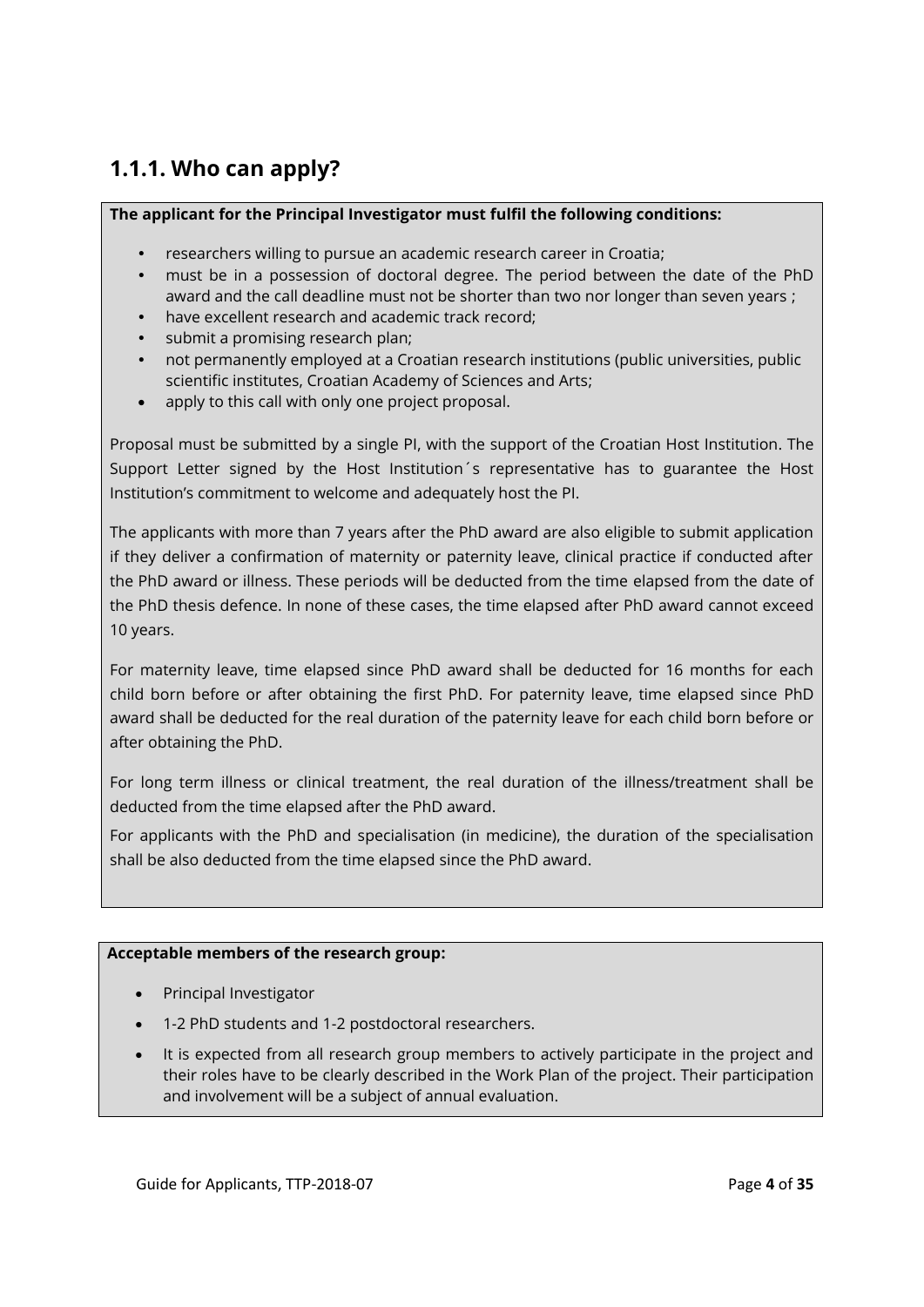#### **Research fields open to this Call are:**

- Engineering (e.g. electrical & mechanical engineering, microelectronics, advanced manufacturing, materials, nanotechnology, robotics, biomedical engineering, environmental and ecological engineering),
- Computer Sciences (e.g. data sciences, communication systems),
- Basic Sciences (e.g. physics, neurosciences, life sciences, chemistry). Interdisciplinary proposals are highly welcomed.

## <span id="page-4-0"></span>**1.1.2. Financing of Principal Investigators and their research projects**

Project of the Principal Investigator will be financed in the duration of 5 years.

It is expected that the PhD student(s) are employed in the first year of project implementation for the period of 4 years and that postdoctoral researchers are employed each for a maximum of 4 years. Equipment will have to be budgeted and purchased in the first year of the project implementation.

Total amount of funding requested has to reflect the real assessment of project needs and shall be completely justified (except for the overhead costs). The evaluation panel/reviewers shall assess whether the requested amount of financial support is real, justified and needed for the project implementation. Based on the evaluation results and recommendations, the Foundation´s Board will make the final decision on project proposal funding.

## <span id="page-4-1"></span>**1.1.3. Obligations of the Host Institution**

Croatian public universities, public scientific institutes and Croatian Academy of Sciences and Arts are eligible to host the PI and his research group. Applicant can submit a proposal only in the scientific area for which the Host Institution is accredited for. The Host Institution must have significant experience in the implementation of research activities at international level; this experience should be presented in the project proposal.

The Host Institution must submit a Support Letter signed by its legal representative. The letter has to include:

has to include the description of Host Institution's capacities, specify research and administrative support for the particular project, along with dedication to enabling appropriate working conditions for the researchers, as well as confirmation of academic freedom and independence in managing the research group and full adherence to the principles of the European Charter for Researchers;

Guide for Applicants, TTP-2018-07 **Page 5** of **35** Page 5 of **35**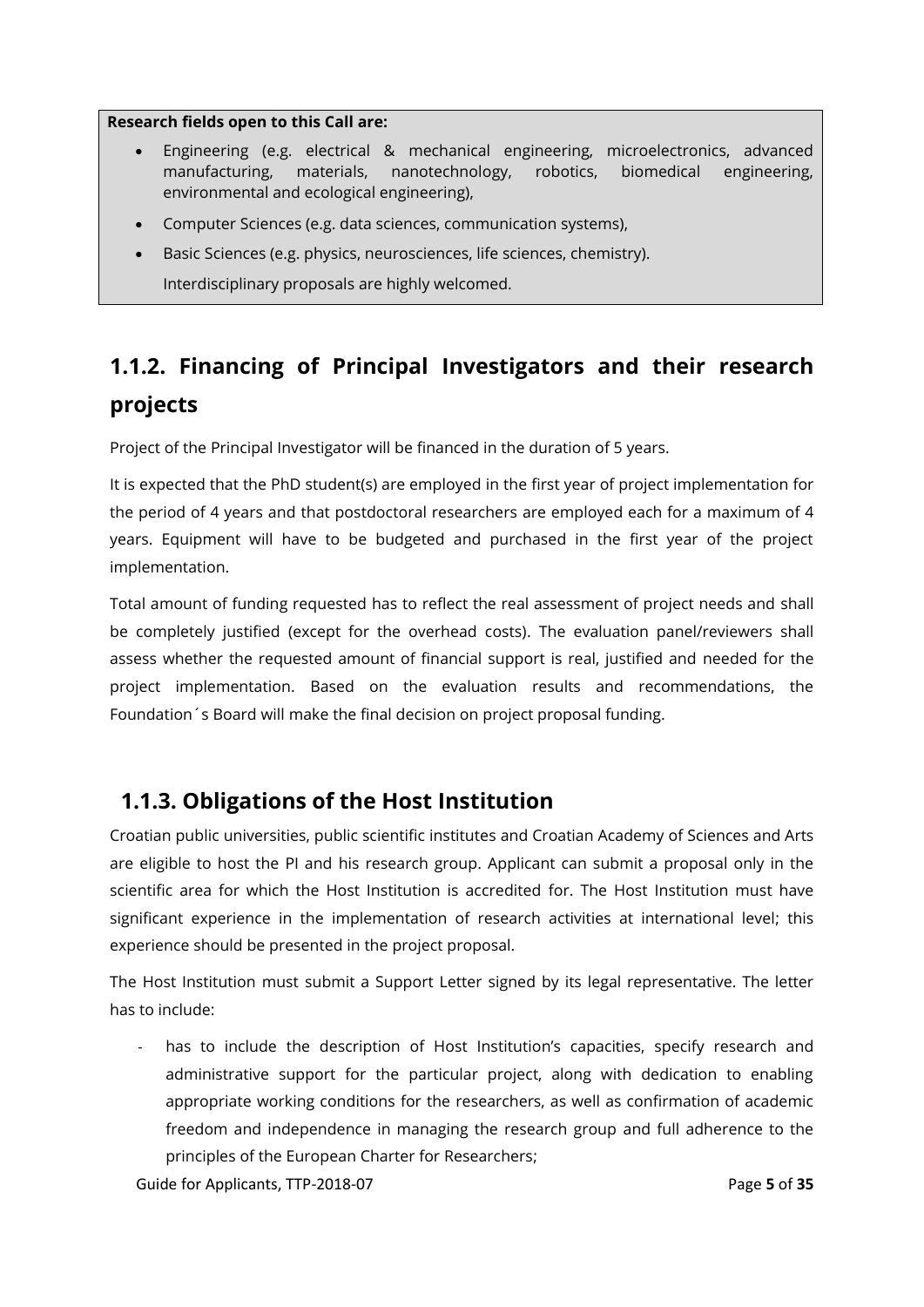- provide support to the PI and his research group members during the project implementation (in particular as regards laboratory and office space);
- ensure that all the activities are performed under the independent scientific guidance of the PI;
- ensure the necessary scientific autonomy of the PI (in particular as regards the selection of research group members, control over the budget etc.);
- support the PI in managing the research group and provide appropriate administrative assistance (particularly as regards the general management, management of finances, organization of project meetings as well as the general logistics of the project);

PIs will have two mentors. Mentors will be chosen on basis of the following criteria: a) scientific activities - publications, projects, patents, international cooperation; b) mentorship experience. The Host Institution will need to commit one mentor for each PI; the mentor will be an employee of the Host Institution. Additionally, the EPFL will nominate the international mentor for each PI. He will visit the PI once a year during the project implementation. The visit will usually be planned during the 10th month of every project year so that the mentor can prepare input for the report of the progress of the PI. If he is not able to visit ahead of the evaluation, the visit can take place at another time, but the skype conference will be organised before the evaluation. The mentors have an obligation to submit annual and mid-term and final narrative report on the progress of the PI and co-sign the project´s scientific reports. The mentors shall have at least 10 years of research experience after the PhD award. The role of the mentor is to help and offer guidance to the PI throughout the duration of the project, to discuss regularly his research strategy, results and application to other sources of funding in order to secure sustainability of the research group.

The funds will be transferred to the Host Institution, which will employ the Principal Investigator and the members of his research group.

The legal representative of the Host Institution with its signature on the Host Institution Support Form and Administrative Form shall guarantee that the Host Institution will offer adequate work conditions to the PI which will enable him to implement research activities and manage financial resources independently. Furthermore, the legal representative accepts that the equipment purchased by the project´s budget is placed within the Host Institution. This can be a subject of check-ups by the CSF.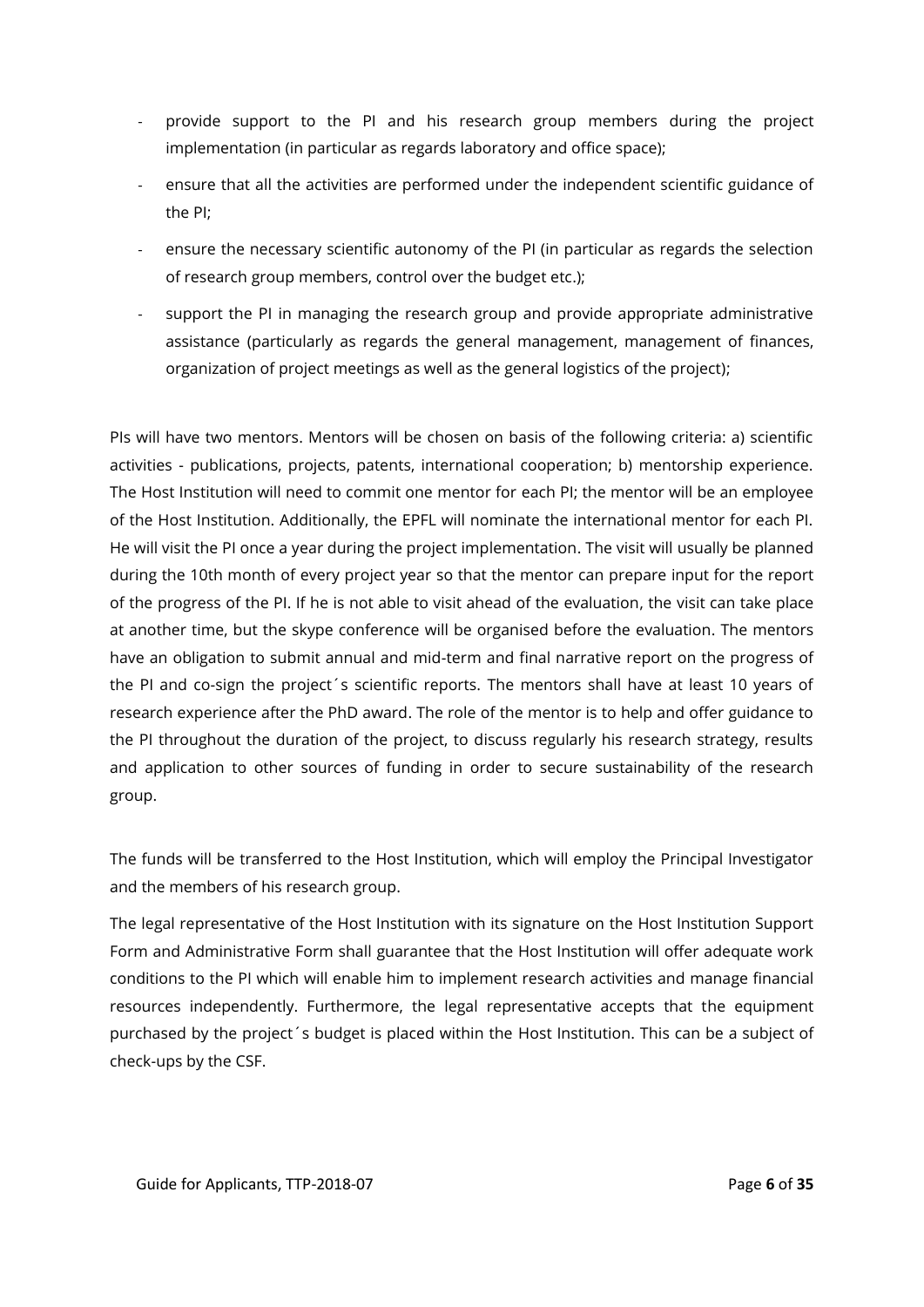## <span id="page-6-0"></span>*1.2. Proposal preparation and submission*

Applicant is a person responsible for communication with the CSF.

## <span id="page-6-1"></span>**1.2.1. Pre-registration**

**Pre-registration is obligatory.**

**Important notice: before applying to the call for proposals it is obligatory to pre-register. The deadline for the pre-registration is 20 May 2018, 13:00 (CET). Pre-registration will be submitted into the EPP system on official form.**

**Pre-registration must include:**

- **1) Pre-registration form**
- **2) Host Institution Support Letter.**

Pre-registration is necessary in order to organize the evaluation in line with the scientific areas covered by the project proposals and to choose panel members that will conduct the evaluation process. Please note that it is important that the project proposal's abstract and keywords match the topic in order to appoint experts that are most qualified to conduct the evaluation.

If you pre-register, but are finally not able to submit a full project proposal, please send us an email to let us know as early as possible. The project proposals that were not pre-registered and are still submitted will not be accepted for evaluation.

## <span id="page-6-2"></span>**1.2.2. How to submit**

## **The pre-registration into the Electronic system for the project applications is obligatory.**

The project proposals can only be submitted through the EPP system available at: [https://epp.hrzz.hr/.](https://epp.hrzz.hr/)

Application documentation has to be uploaded into the EPP system in English language and using forms provided by the CSF.

## <span id="page-6-3"></span>**1.2.2.1. EPP system registration**

Registration in the EPP system is not necessary for previously registered applicants (users who already participated in previous CSF calls). In this case, the applicant should use the existing ID number.

Double registration of the user in the EPP system is not possible as these users are automatically denied further usage of the EPP system. In case of lost/forgotten password or denied access to

Guide for Applicants, TTP-2018-07 **Page 7** of **35** Page 7 of **35**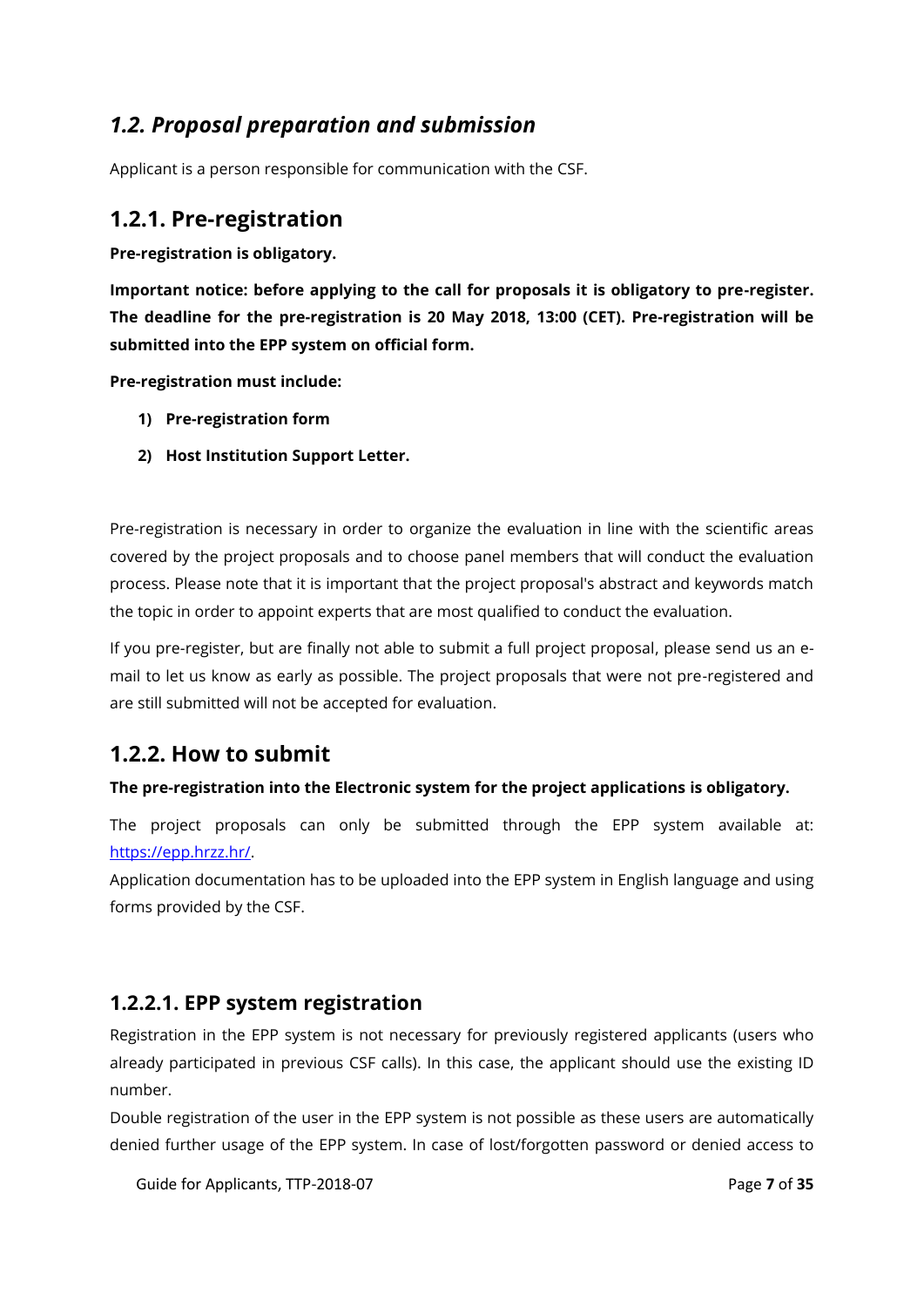the EPP system, the applicant needs to send an e-mail to:  $ttp@hrzz.hr$  $ttp@hrzz.hr$  $ttp@hrzz.hr$  from the e-mail address</u> used for the EPP system registration.

Before submission of the project proposal, each applicant should have a valid EPP system registration, username and password in order to be able to create and edit his profile as well as to submit the project proposal. To register, each user has to fill in mandatory fields. After the registration, each user has to fill in data in the "My profile" section (personal, employment and scientific activity data).

## <span id="page-7-0"></span>**1.2.2.2. Proposal submission into the EPP system**

## **Deadline for the submission of project proposals is 3 July until 13:00 (CET).**

- Completing documentation and filling in necessary data in the EPP system does not mean that the application is finalised.
- The applicants can change and edit their project proposals at any time before the deadline, or until they make an official submission by choosing the "Submit" option.
- The applicant shall receive an automatic confirmation of proposal submission to his e-mail address.
- After the application deadline, the EPP system will be closed and further changes will not be possible.

## <span id="page-7-1"></span>**1.2.3. Proposal preparation**

#### **Obligatory documents:**

**1. Administrative Form –** must contain original signature of the Principal Investigator and the head of the Host Institution as well as Institution's official stamp.

#### **2. Project proposal containing:**

- **Application form:**
	- o Part A contains Principal Investigator's CV, 5-year track-record including publications and other relevant achievements;
	- o Part B contains a detailed description of planned research in the context of achieved results and the latest developments in the area of research, objectives, methodology, Work Plan, financial resources and ethical issues;
	- $\circ$  Part C contains a description of roles and tasks of research group and project team members.
- **Financial Plan.**
- **Work Plan:** it must be clear and include major scientific activities, goals and duration, milestones that indicate establishment of new research group (with the number of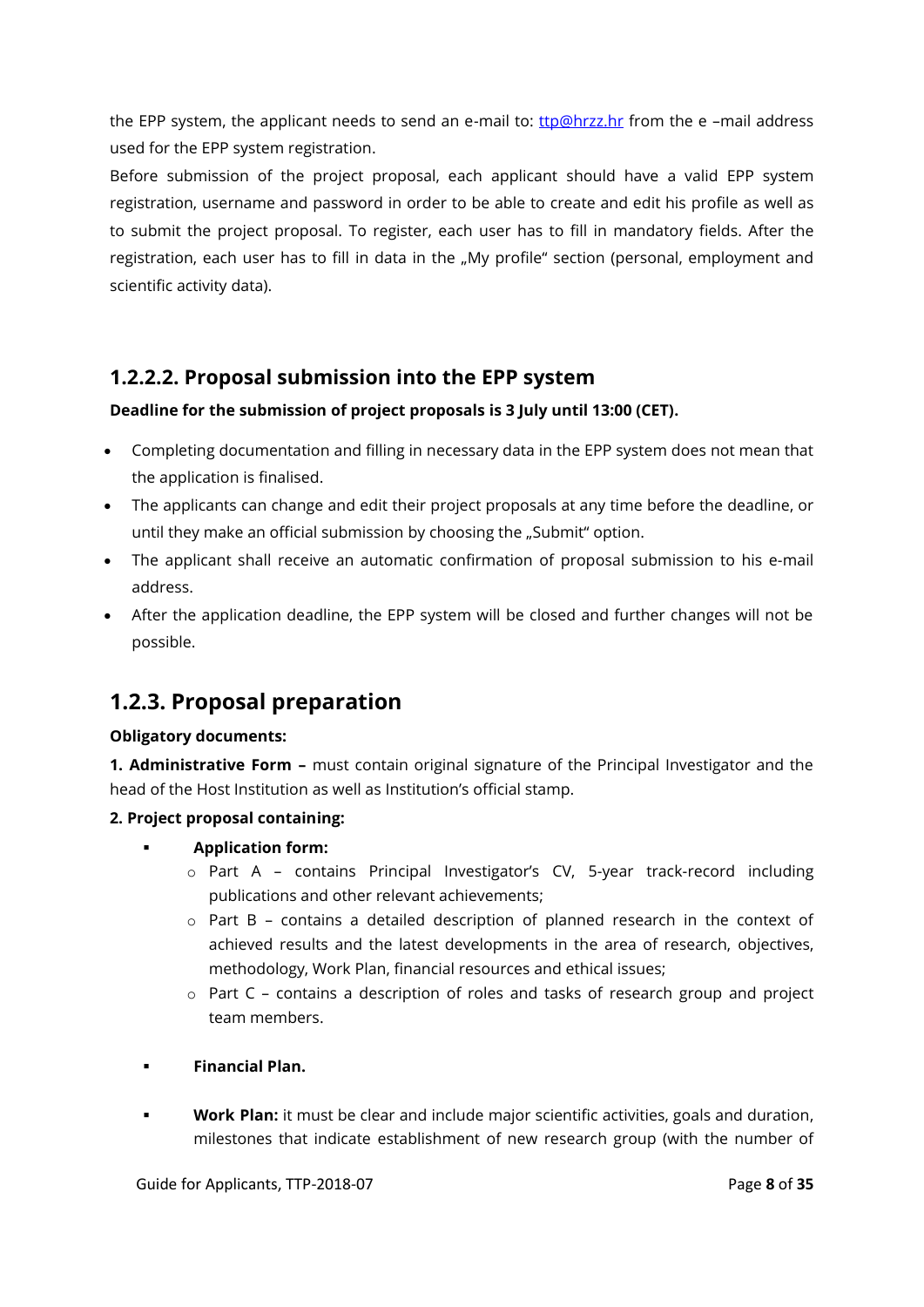PhD students and postdoctoral researchers, planned number of scientific publications published in peer reviewed journals, number of expected PhD thesis defended, equipment bought etc.) which shall be evaluated during the application procedure, as well as during the implementation of the project;

**Host Institution Support Letter** (with elements specified in the document).

## **3. Supporting documentation**

- o Copy of PhD diploma containing official date of the PhD award
- o Other documentation, including ethical clearance (if relevant), documentation related to career breaks (if relevant) and other.

**Documentation listed under 1 and 2 is mandatory for all applicants. Incomplete applications and applications submitted after the deadline will not be taken into consideration.**

## <span id="page-8-0"></span>**1.2.3.1. Administrative Form<sup>1</sup>**

Administrative Form is a part of project proposal. Applicants have to fill in data that will be used for the evaluation process.

Administrative Form and Host Institution Support Letter have to be signed by the Principal Investigator, the Head of Host Institution and certified by the Institution´s stamp.

By signing and certifying the Administrative Form, the Principal Investigator and the Head of Host Institution confirm that they have read the statements in the form and agree with their content.

Administrative Form is filled in the EPP system directly. The EPP system will produce a PDF document that needs to be printed out, signed and stamped and uploaded in the EPP system. Information in the Administrative Form contains general data about the applicant, the project proposal and the statements.

Data in the Administrative Form is public and regulations on data confidentiality do not apply to them.

**The following notes are informative and their purpose is to give instructions to fill in the Administrative Form.**

 $\overline{a}$ <sup>1</sup> Example of Administrative Form generated from EPP system can be found in Annex 2.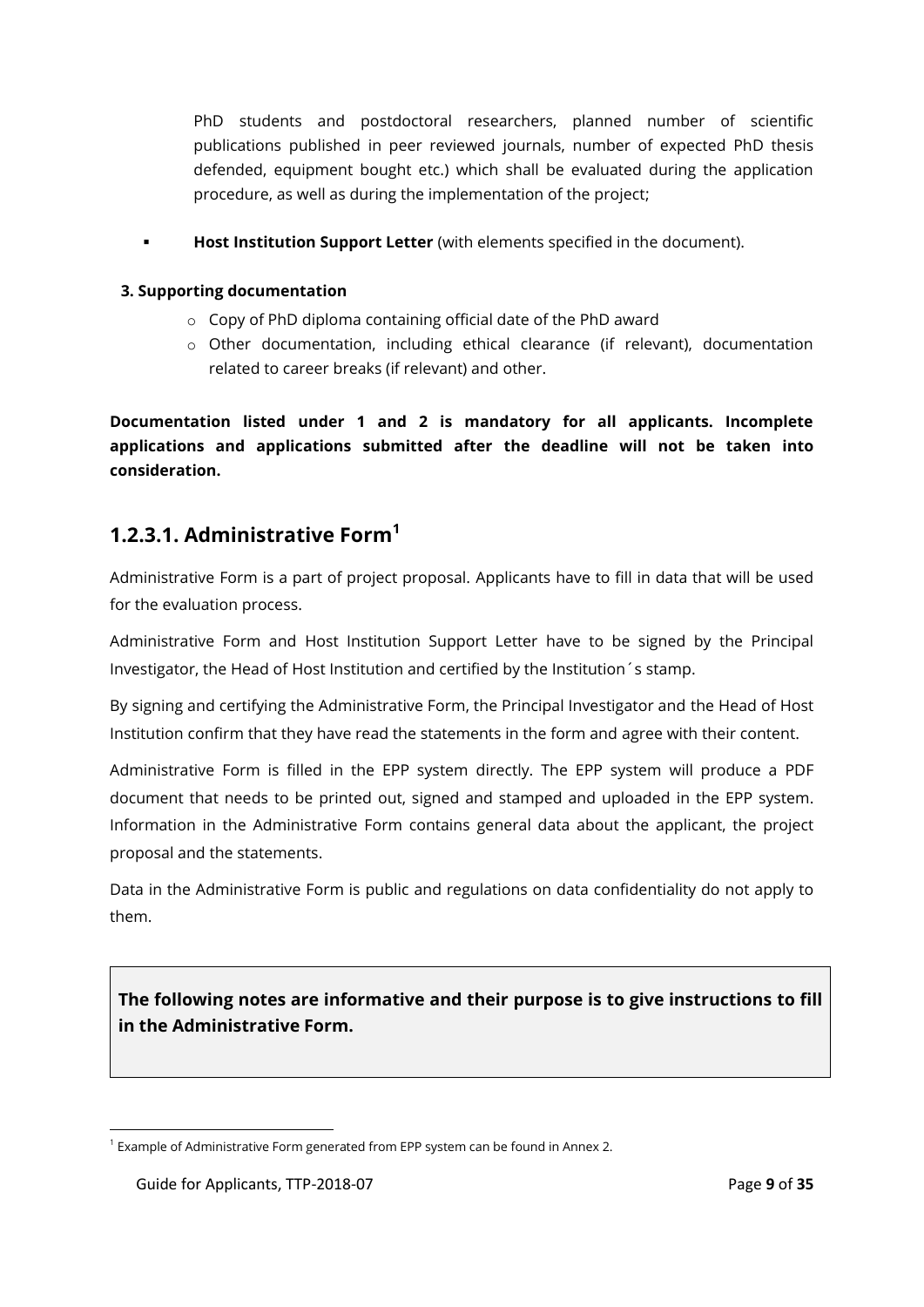## **Administrative Form**

| <b>Proposal number</b>  | [EPP system will generate this number automatically]                                                                                                                                                                                                     |
|-------------------------|----------------------------------------------------------------------------------------------------------------------------------------------------------------------------------------------------------------------------------------------------------|
| <b>Proposal Acronym</b> | Acronym that will be used for the identification of project proposal can contain up to<br>20 characters (use only standard alphabet and numbers without space and special<br>characters). The same acronym should be entered in the header of all forms. |

| Name of applicant                                                                    | Name of the applicant.                                                                                                                                                                                                                                                                                                                                                           |
|--------------------------------------------------------------------------------------|----------------------------------------------------------------------------------------------------------------------------------------------------------------------------------------------------------------------------------------------------------------------------------------------------------------------------------------------------------------------------------|
|                                                                                      |                                                                                                                                                                                                                                                                                                                                                                                  |
| <b>Surname of applicant</b>                                                          | Surname of the applicant.                                                                                                                                                                                                                                                                                                                                                        |
| <b>E-mail address of applicant</b>                                                   | E-mail address of the applicant.                                                                                                                                                                                                                                                                                                                                                 |
| <b>Title of applicant</b>                                                            | Title of the applicant.                                                                                                                                                                                                                                                                                                                                                          |
| Date of the PhD award of<br>applicant                                                | Enter the date of acquisition of PhD award in dd/mm/yyyy format. This date<br>must correspond to the date on the PhD diploma. Inaccurate or incomplete<br>information can disqualify your proposal.<br>In accordance with the Call for Proposals, the PI had to acquire his first PhD<br>award at least two and not more than seven years prior to the deadline of this<br>call. |
| <b>Extension of eligibility (if</b><br>applicable)                                   | If you had justified career breaks after the acquisition of your PhD award to the<br>deadline of proposal submission, enter the total number of days / months /<br>years of a justified career breaks for which you require the extension of a<br>seven-year period. Information about the possibilities of extension are set out<br>in section 1.1.1. of this guide.            |
| Reasons (max. 100<br>characters) (if applicable)                                     | Enter (maximum of 100 characters) the main reasons for the career breaks<br>which are considered justified according to the section 1.1.1. of this guide and<br>the Call for Proposals. Do not forget to submit justification documents for<br>career breaks (upload them into the EPP system along with other documents).                                                       |
| Are you a collaborator on<br>more than one CSF-<br>project?                          | Choose YES/NO.                                                                                                                                                                                                                                                                                                                                                                   |
| Are you currently a PI or<br>collaborator on<br>internationally financed<br>project? | Choose YES/NO.                                                                                                                                                                                                                                                                                                                                                                   |
| <b>Host Institution</b>                                                              | Official name of the Host Institution.                                                                                                                                                                                                                                                                                                                                           |
| <b>Host Institution's street</b>                                                     | Street, number of the Host Institution.                                                                                                                                                                                                                                                                                                                                          |

## **1. Applicant and Host Institution:**

Guide for Applicants, TTP-2018-07 Page 10 of 35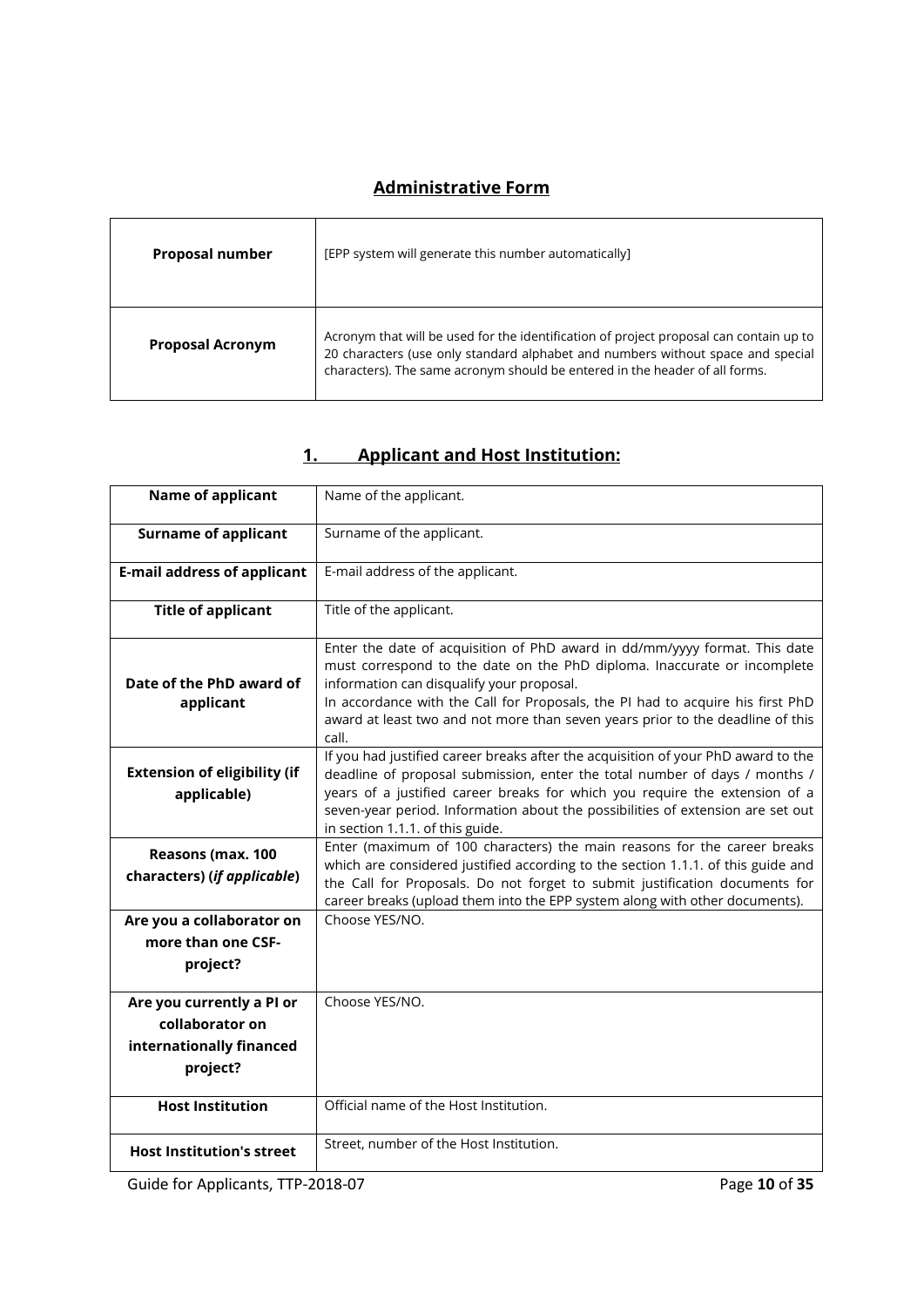| name and number                                  |                                                                                                                |
|--------------------------------------------------|----------------------------------------------------------------------------------------------------------------|
| <b>Host Institution's postal</b><br>code         | Postal code of the Host Institution's town.                                                                    |
| <b>Host Institution's town</b>                   | Name of the town of the Host Institution.                                                                      |
| <b>Head of the Host</b><br><b>Institution</b>    | Name and surname of the Head of the Host Institution.                                                          |
| <b>Host Institution's Phone</b>                  | Enter the phone number of Host Institution, including the country and county<br>code (e.g. + 385-42-299-111).  |
| <b>Host Institution's Fax</b>                    | Enter the fax number of Host Institution, including the country and county code<br>(example + 385-42-299-111). |
| <b>Website of the Host</b><br><b>Institution</b> | Enter the Internet address of the Host Institution's website.                                                  |

## **2. General information about the project proposal**

| <b>Call identifier</b>                                 | Enter the Call identifier stated in the Call for Proposals, on the front page.                                                                                                                                                                                                                      |
|--------------------------------------------------------|-----------------------------------------------------------------------------------------------------------------------------------------------------------------------------------------------------------------------------------------------------------------------------------------------------|
| <b>Proposal's full title</b>                           | Maximum 180 characters; it must be clear and understandable.                                                                                                                                                                                                                                        |
| Proposal acronym                                       | Abbreviated name or acronym that will be used during the identification of the<br>project proposal. It contains up to 20 characters (use only standard letters and<br>numbers, without space and special characters). The same acronym should be<br>entered in the header of all application forms. |
| <b>Duration in months</b>                              | Enter total duration of the project in months.                                                                                                                                                                                                                                                      |
| <b>Total requested grant from</b><br><b>CSF in HRK</b> | Total funds requested from the CSF in HRK.                                                                                                                                                                                                                                                          |
| <b>Budget for Year 1 in HRK</b>                        | Funds in HRK requested for the first year of the project implementation. It must<br>include the total amount of funds for the equipment purchase.                                                                                                                                                   |
| <b>Budget for Year 2 in HRK</b>                        | Funds in HRK for the second year of the project implementation.                                                                                                                                                                                                                                     |
| <b>Budget for Year 3 in HRK</b>                        | Funds in HRK for the third year of the project implementation.                                                                                                                                                                                                                                      |
| <b>Budget for Year 4 in HRK</b>                        | Funds requested in HRK for the fourth year of the project implementation.                                                                                                                                                                                                                           |
| <b>Budget for Year 5 in HRK</b>                        | Funds requested in HRK for the fifth year of the project implementation.                                                                                                                                                                                                                            |
| Keywords (at least 5)                                  | Enter at least 5 words that best describe your project proposal. Keywords will<br>be used in the evaluation of project proposals and in the public presentations<br>of the project; hence it is advised that you choose keywords carefully.                                                         |
| <b>Scientific area (Please</b>                         | Select only one of the listed scientific areas that best matches the theme of                                                                                                                                                                                                                       |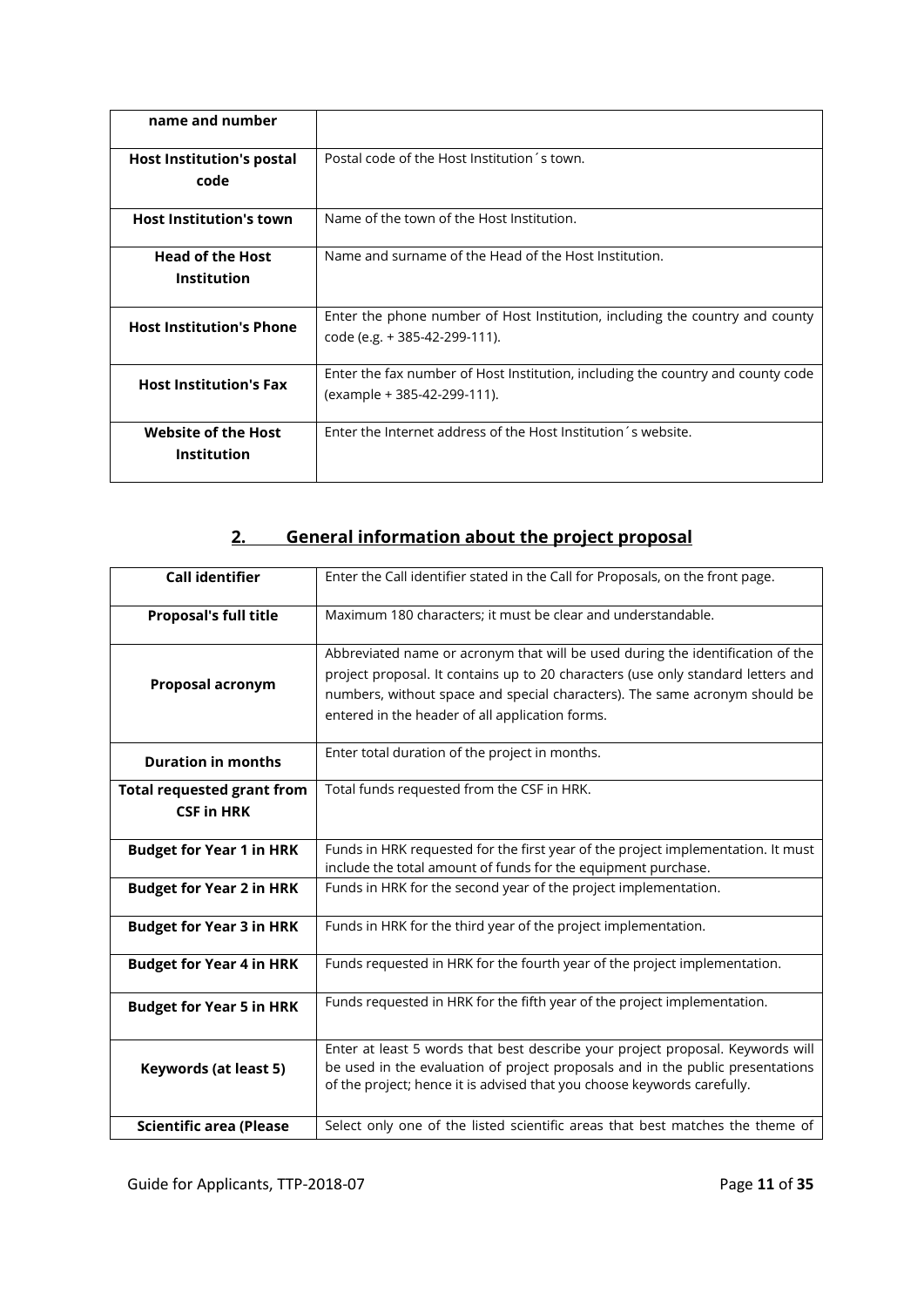| choose only one)                                                                                                                                                          | your project proposal.                                                                                                                                                                                                                                                                                                                                                                                                                                                         |
|---------------------------------------------------------------------------------------------------------------------------------------------------------------------------|--------------------------------------------------------------------------------------------------------------------------------------------------------------------------------------------------------------------------------------------------------------------------------------------------------------------------------------------------------------------------------------------------------------------------------------------------------------------------------|
| <b>Please numerate the</b><br>scientific area included in<br>the Interdisciplinary<br>project proposal (the main<br>area should get number 1,<br>the next number 2, etc.) | Fill in only if you have previously chosen the interdisciplinary project. Use<br>numbers from 1 to 4 to mark scientific areas of your project proposal -<br>numerate the main area as number 1, the next area as number 2 etc.                                                                                                                                                                                                                                                 |
| Scientific area by the ERC<br>classification                                                                                                                              | Please find the proposed classification in Annex 3 of this Guide for Applicants<br>for the Tenure Track Pilot Programme 2018 Call (TTPP-2018-07) on the web<br>address: www.hrzz.hr.                                                                                                                                                                                                                                                                                           |
| <b>Scientific field</b>                                                                                                                                                   | Enter scientific field or fields of your project proposal.                                                                                                                                                                                                                                                                                                                                                                                                                     |
| Proposal summary (min.<br>100, max. 2000 characters,<br>including spaces)                                                                                                 | The summary must provide a clear description of the objectives of the project<br>and the means to achieve them. Summary will be used in the evaluation and<br>public presentations of the project; therefore it has to be short and precise,<br>without any confidential information.<br>Whenever possible, use plain text, avoiding formulas and other special<br>characters. Summary must be written in English and contain minimum of 100<br>to maximum of 2000 characters. |

## <span id="page-11-0"></span>**1.2.3.2. Application Form**

It is necessary to respect the size and limits of the Application Form. Completed Application Form has to be uploaded into the EPP system.

Page number limits will be strictly taken into account during the evaluation of project proposals. Evaluators will read and assess only information written within restriction.

Header of each page of the Application Form has to contain the surname of the Principal Investigator (top left corner) and proposal acronym (top right corner).

Please format the text of the form in the following manner:

| Page size | Font      | <b>Font Size</b> | Line spacing | <b>Margins</b>                            |
|-----------|-----------|------------------|--------------|-------------------------------------------|
| A4        | Open Sans | 10               | Single       | 2 cm left and right<br>1,5 top and bottom |

## **Application Form**

IMPORTANT: Applicants need to edit their bibliographic data available at Google Scholar profile as this source will be used for the evaluation of applicants.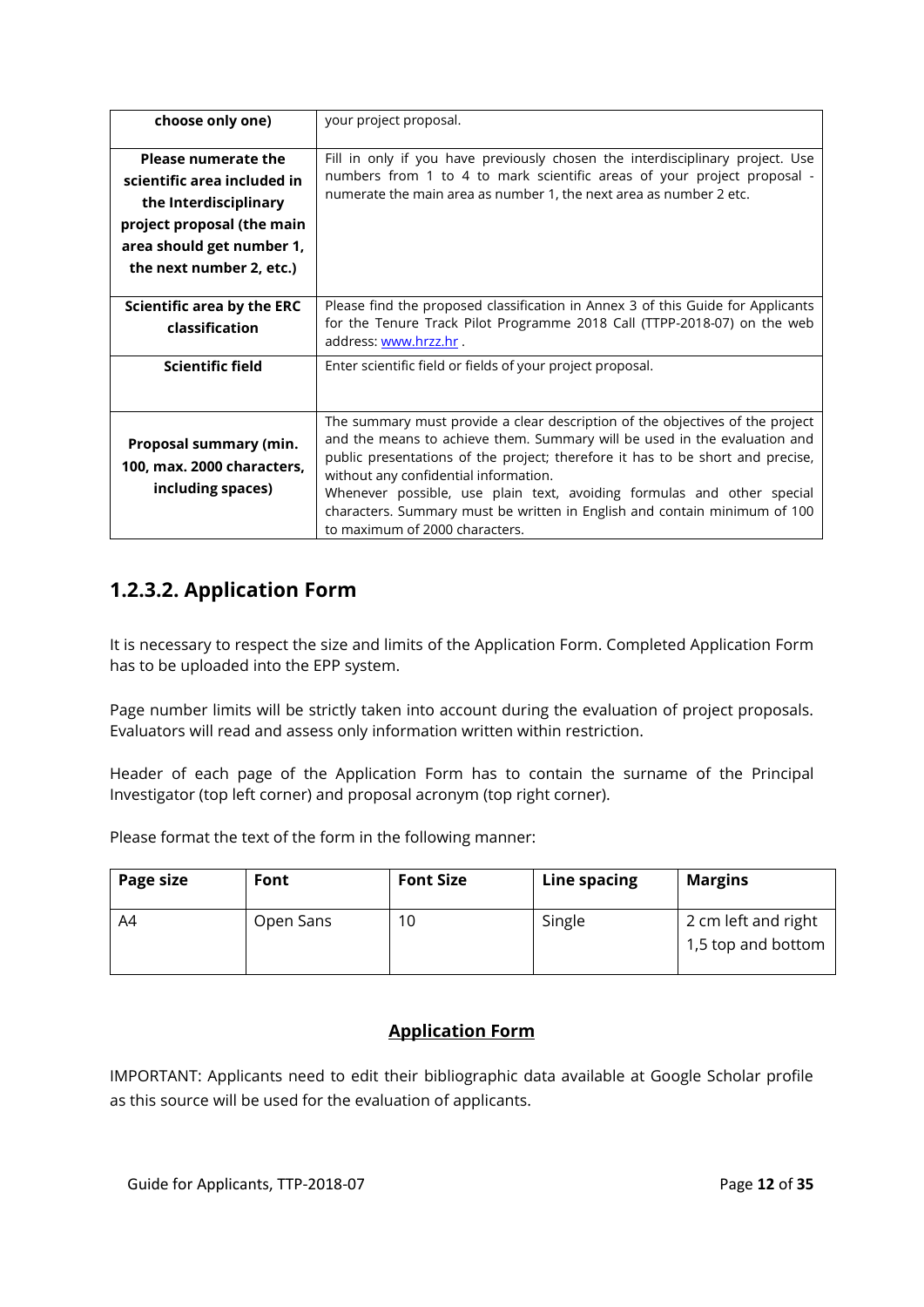## **Cover page (not numerated)**

Name and surname of the Principal Investigator: Name of the Host Institution: Project proposal´s full title: Project duration (in months): 60 months

Proposal summary (max. 1 page); It should correspond to the proposal summary from the Administrative Form.

## **Part A – Principal Investigator (max. 3 pages)**

**Section A: PI's 5-year track-record including** (max. 1 page):

*1. The five most important publications in major international peer-reviewed scientific journals (in respective research fields);* 

- *2. Peer reviewed conferences proceedings and/or monographs (if applicable) ;*
- *3. Postdoctoral research activities abroad (if applicable);*
- *4. Invited presentations at international conferences and/or summer schools;*
- *5. Approved patents (if applicable);*
- *6. Acknowledgements and awards;*
- *7. Other significant academic achievements.*

**Section B: PI's Curriculum vitae** (max. 2 pages, using the following template):

#### *PERSONAL INFORMATION*

*Family name, First name: URL of personal web site: EDUCATION 201? PhD Name of the institution: 20?? Master Name of the institution: CURRENT POSITION(S) 201? – 201? Current Position: Name of the institution: PREVIOUS POSITIONS 200? – 200? Position held: Name of the institution: FELLOWSHIPS AND AWARDS 20?? – 20?? Name of the institution: 20?? Name of the fellowship or award: SUPERVISION OF GRADUATE/ DOCTORAL STUDENTS AND POSTDOCTORAL RESEARCHERS 20?? – 20?? Number of graduate / doctoral students and postdoctoral researchers: Name of the institution:*

Guide for Applicants, TTP-2018-07 **Page 13** of **35** Page 13 of **35**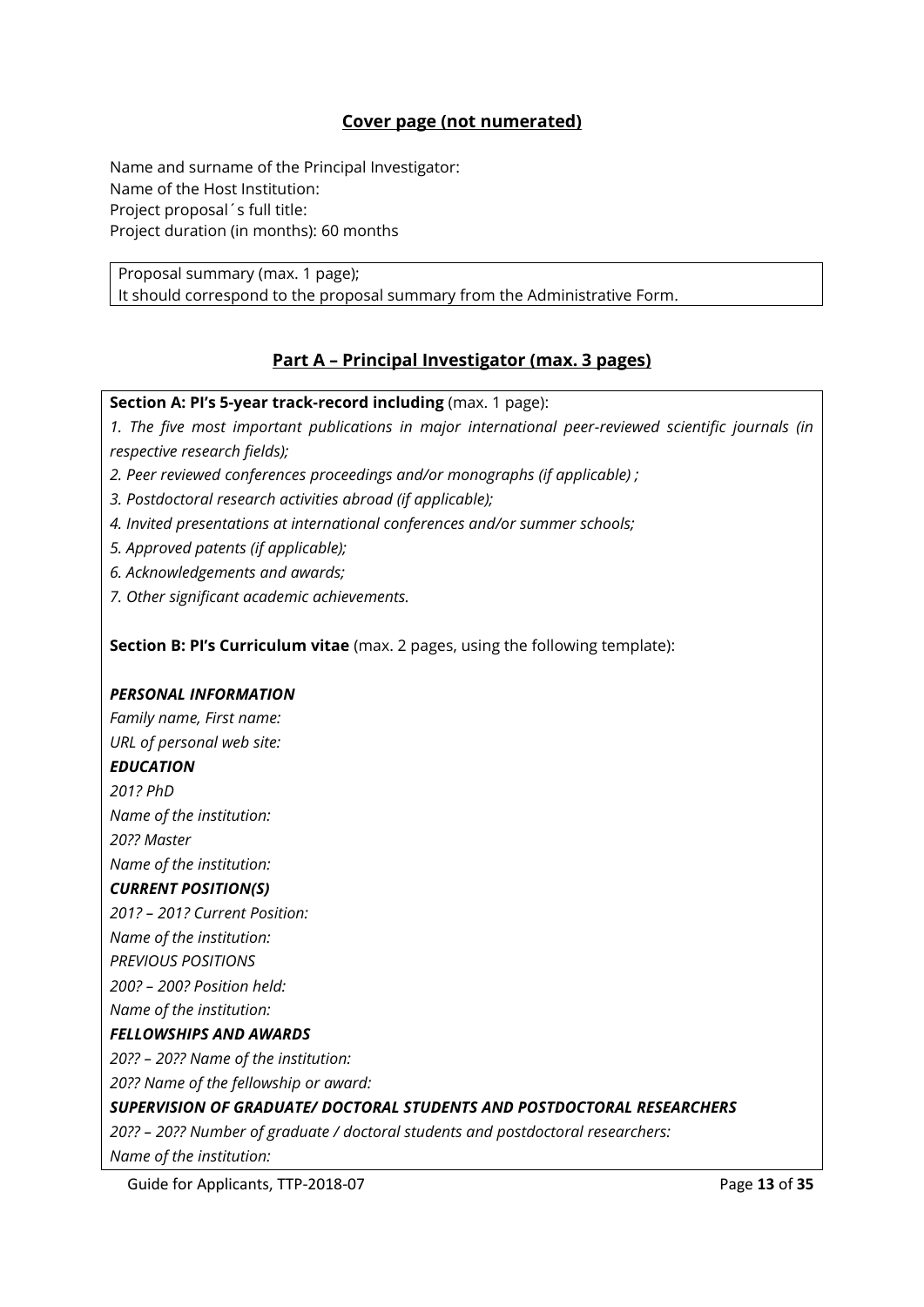*TEACHING ACTIVITIES* 

*20?? – Scientific area:*

*Name of the institution:*

*ORGANISATION OF SCIENTIFIC MEETINGS (if applicable)*

*201? Name of the event/ Your role / Type of event / Number of participants / Country:*

*INSTITUTIONAL RESPONSIBILITIES (if applicable)*

*201? – Faculty member, Name of University / Institution / Country:*

*MEMBERSHIPS (e.g. scientific committees or associations; evaluation committees, editorial boards; etc.; specify the year and name of the institution) (if applicable)*

*MAJOR SCIENTIFIC COLLABORATIONS (if applicable)*

*Name of collaborators / Topic / Name of the institution / City / Country:*

*ANY OTHER RELEVANT ACTIVITIES (please specify)*

*CAREER BREAKS (if applicable)*

*Exact dates (from-to) / Please indicate the reason:*

## **Part B - Project Proposal (max. 14 pages)**

Scientific, technical and other aspects of the project proposal should be explained in detail, providing information about the nature of project proposal, potential impact and research methodology.

**Section A: State-of-the-art** (describe shortly and precisely the state of the art in the field and its direct relation to the proposed research; describe how proposed research enables development of independent research group, especially in relation to the research conducted by your mentors or supervisors; what will be contribution of this research).

**Section B: Objectives of the proposed research** (describe scientific objectives and expected results).

**Section C: Methodology** (describe methodology related to the knowledge in field. Describe studies and/or experiments planned, number of collaborators included; explain and justify the methodology related to the latest findings in the area of research; foresee possible risks, estimate its probability and impact on the project implementation and define prevention and mitigation measures for each risk).

**Section D: Work Plan** (describe planned activities, milestones and/or deliverables of this project; describe the structure of the research group; describe the role and tasks of each research group member and how they will contribute to the project implementation; name the publications in which you plan to publish your research results (articles in scientific journals, conference proceedings, monographs etc.).

**Section E: Resources** (project costs) (please state necessary information regarding the project costs; clearly describe the costs listed in the Financial Plan of the project proposal; include a brief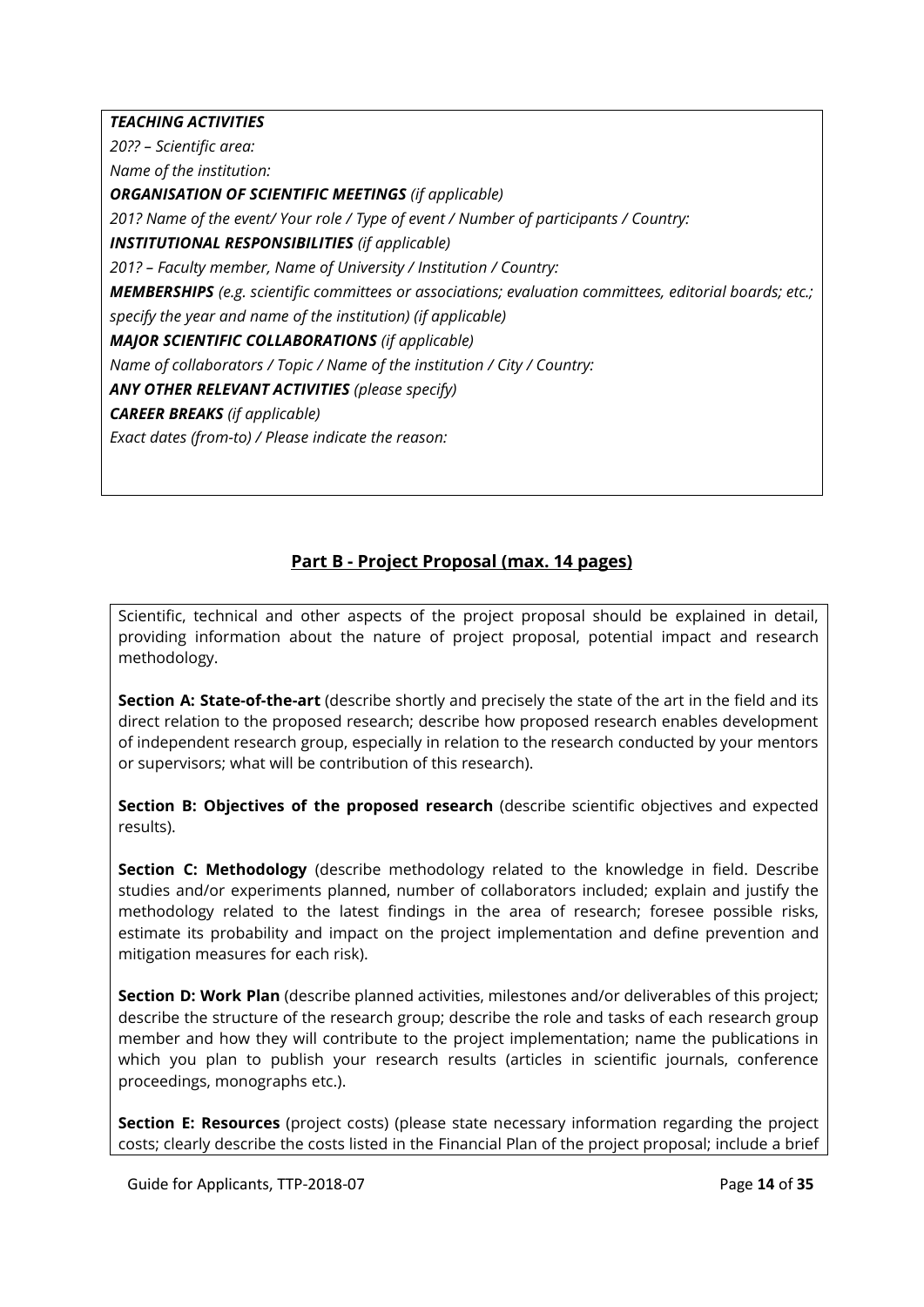technical description of the required equipment, its justification and planned usage in the project; especially explain if you are requesting the indirect costs; include a brief technical description of the required equipment, its justification and planned usage in the project; describe the support of Host Institution in the implementation of project).

#### **Section F. Ethical issues (if applicable)**

Research funded by CSF must comply with the relevant national and international ethics related rules and professional codes of conduct. If there are any ethical issues, an opinion of the relevant Ethics Committee, in accordance with the rules of the relevant field will have to be obtained.

Please find Ethical issues table on the CSF web page [\(www.hrzz.hr\)](http://www.hrzz.hr/). If any of these questions is related to your research, you are obliged to provide a detailed explanation of the ethical issues involved in your research and how you will deal with them while implementing the project. Under "Additional documentation" please upload the opinion of competent Ethics Committee. If not provided during the application stage, this certificate will be requested during evaluation.

## **Part C - Research Group Members (no restrictions for the number of pages)**

Part C contains a description of the distribution of roles and tasks of research group members in the Administrative Form. For research group members the identity of PhD student or a postdoctoral researcher is unknown at the time of the application; please give a description of competences for PhD students and for postdoctoral researchers.

Postdoctoral researchers can be employed for a maximum of 48 months according to the Croatian Scientific Activity and Higher Education Act (Official Gazette 123/2013). PhD students can be employed for a maximum of 48 months.

PhD student's thesis shall correspond to the research subject.

## **References**

Give a list of literature used for the preparation of the project proposal in Harvard referencing style. Limitation of 17 pages for the project proposal does not include References.

## <span id="page-14-0"></span>**1.2.3.3. Host Institution Support Letter**

Host Institution Support Letter will be filled in by the head of the Host Institution. It contains the information that shows the approval and commitment of the Host Institution for the implementation of the proposed project.

The Form has to contain signature of the applicant and Head of the Host Institution and Institution´s stamp.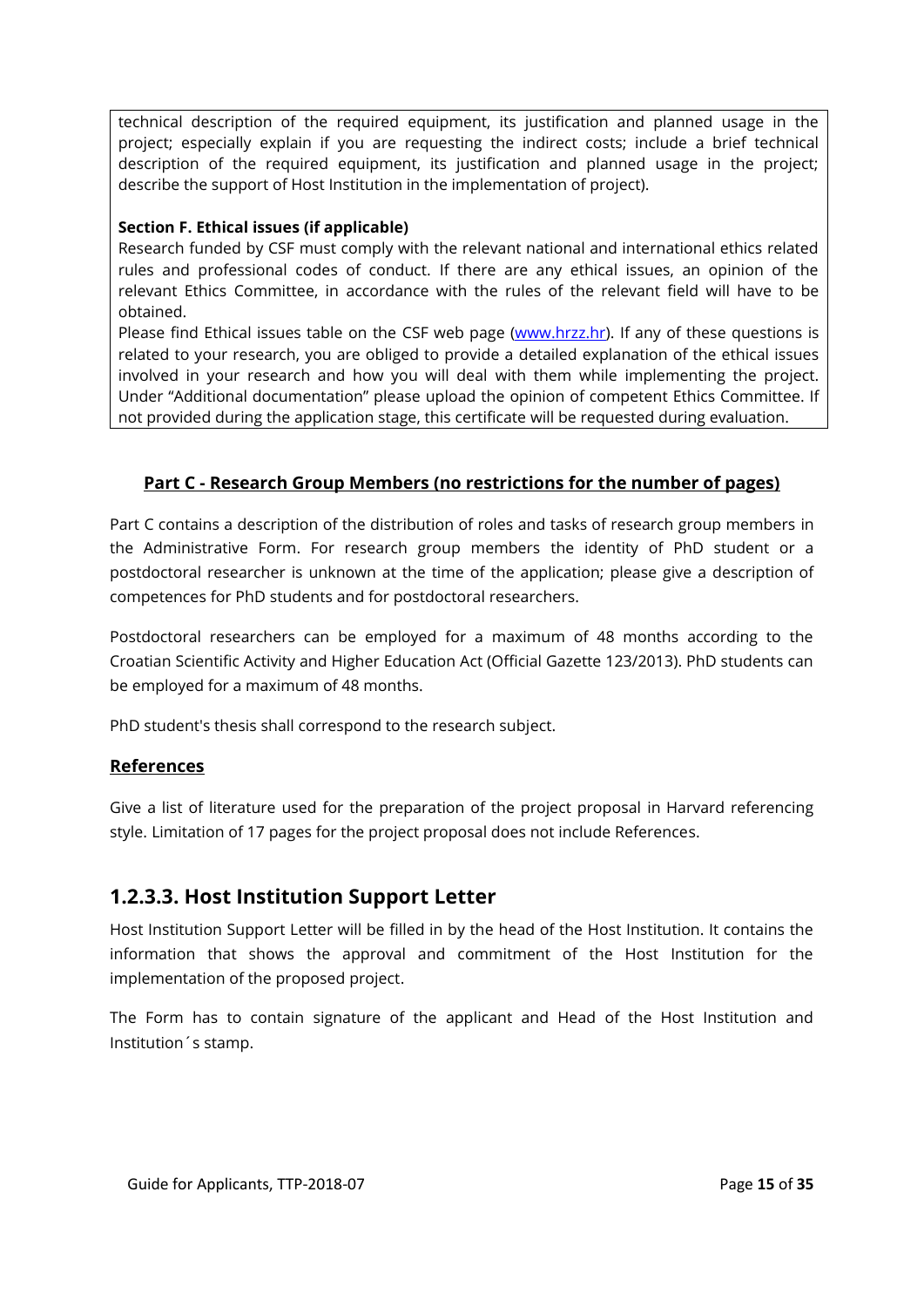#### **Host Institution Support**

Describe the support of the institution to the PI and his research.

Describe the following: current Host Institution's capacities; laboratory and office space that will be at disposal of the PI and the research group, existing equipment at disposal of the research group including IT equipment, research, administrative and technical support, support with the dissemination of results and cooperation.

Host Institution can support the project by setting up the project's web page, administrative resources, IT equipment and main resources for work. Otherwise, the support of the organisation will be negatively evaluated.

## <span id="page-15-0"></span>**1.2.3.4. Financial Plan**

Financial Plan contains a list of expenses necessary for the implementation of project activities. Eligible and non-eligible expenses can be found in Annex 1 of the Guide.

Financial Plan and Work Plan have to be consistent: all costs in the Financial Plan have to be coordinated, e.g. all costs have to be justified by the project activities and have to be connected with the Work Plan of the project, i.e.:

• if cost of publication is included in the Financial Plan, the publication has to be also included in the Work Plan.

Activities and costs have to be connected by adding marks of activities from the Work Plan to budget lines in the Financial Plan (in accordance with the example given in the Financial Plan and for Work Plan instructions). Expenses in the Financial Plan have to be planned according to the reporting periods, i.e. expenses in the first reporting period have to be planned in that part of the reporting period.

Expenses in the Financial Plan have to be stated in accordance with the Financial Plan and its instructions. Expenses are grouped by categories, and within each budget category, according to the example in the Financial Plan. Applicants are responsible for the accuracy in the Financial Plan.

The purchase of the equipment has to be budgeted in the first year of the project implementation in the Financial Plan.

<span id="page-15-1"></span>Completed Financial Plan has to be submitted in excel (\*.xls/\*.xlsx) format.

## **1.2.3.6. Work Plan**

Work Plan is a set of aims and activities for achieving the results and it is used for better understanding of the scope of the project proposal. The Work Plan can assist in organising and monitoring of project. The Work Plan divides the whole process into smaller tasks. Aims and

Guide for Applicants, TTP-2018-07 **Page 16** of **35** Page 16 of **35**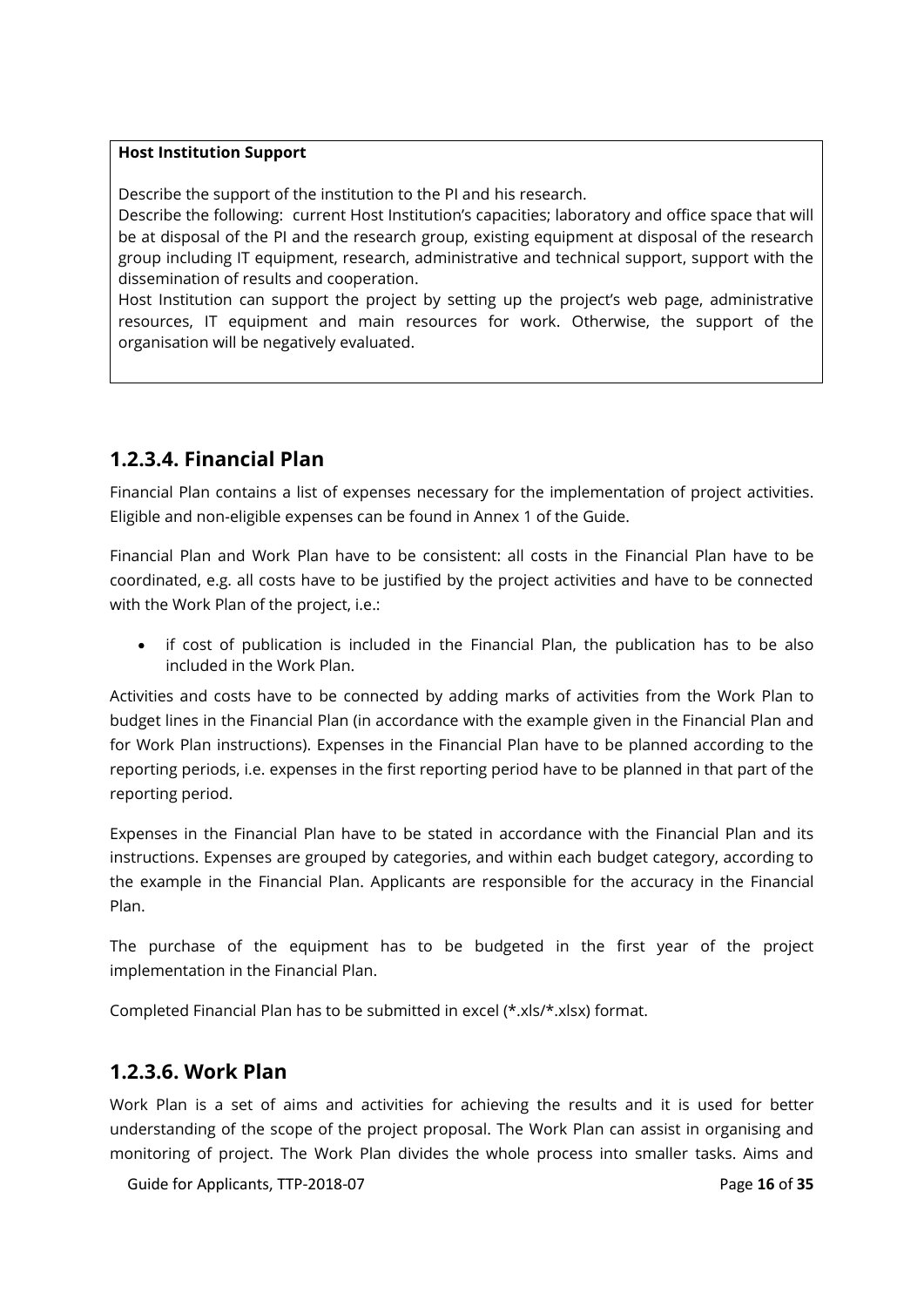activities in the Work Plan have to be consistent with the aims and activities in the Application Form, as well as project activities and have to be reflected in the Financial Plan.

| <b>Objectives</b>             | Objectives are describing specific results you are trying to achieve. It is necessary to<br>differentiate objectives and activities: a group of activities can lead to one objective.<br>Objective "Establishment of research group and/or lab" is mandatory objective in the<br>period from 1 to 12 month of the project implementation. "Application of the<br>research group to other sources of funding" is suggested objective in fourth and fifth<br>year of project implementation. Achieving objectives will be strictly evaluated during<br>annual and mid-term evaluation and will be one of the criteria for the successful<br>project management.                                                                                                                                                             |
|-------------------------------|---------------------------------------------------------------------------------------------------------------------------------------------------------------------------------------------------------------------------------------------------------------------------------------------------------------------------------------------------------------------------------------------------------------------------------------------------------------------------------------------------------------------------------------------------------------------------------------------------------------------------------------------------------------------------------------------------------------------------------------------------------------------------------------------------------------------------|
| <b>Activities</b>             | Specific activities which will assist in achieving goals. Activities need to be connected<br>with the goals.                                                                                                                                                                                                                                                                                                                                                                                                                                                                                                                                                                                                                                                                                                              |
| <b>Deliverables</b>           | Deliverables are achieved during the project implementation and they are material<br>or non-material outputs of the project. Deliverables can be: publications, prototype<br>(technical, commercial), reports (design, standard, manual, procedures and<br>strategies), data (statistics, database trends and indicators), software (algorithm,<br>code embedded system), intellectual property rights (patent, copyright and<br>trademark), educational material, meetings (workshops, seminars, conferences),<br>publications (scientific journals, bulletin, video). Invoices are not acceptable as<br>deliverables. If there is no proof for the deliverable in terms of publication or similar,<br>it is possible to submit a report which is describing how the deliverable is achieved<br>(methodology, location). |
| <b>Milestones</b>             | Milestones are control points (important events) where decisions regarding the next<br>project phase take place. They are focused on major progress points that must be<br>reached to achieve success. Milestones indicate the project status, achieved<br>objectives and need to change direction.                                                                                                                                                                                                                                                                                                                                                                                                                                                                                                                       |
| <b>Duration of activities</b> | Write the beginning and end of activity not using ordinal numbers instead of                                                                                                                                                                                                                                                                                                                                                                                                                                                                                                                                                                                                                                                                                                                                              |
| (from-to, duration in         | calendar names of months (e.g. 1 M of Project to 3 M of project): activities for the                                                                                                                                                                                                                                                                                                                                                                                                                                                                                                                                                                                                                                                                                                                                      |
| months)                       | first year have to be presented as maximum 3 months per activity duration.                                                                                                                                                                                                                                                                                                                                                                                                                                                                                                                                                                                                                                                                                                                                                |

## <span id="page-16-0"></span>**1.2.3.7. Supporting documentation**

The following documents have to be uploaded in the EPP system in the PDF form:

- Copy of PhD diploma with the visible official date of PhD award.
- In cases where time elapsed from the date of the PhD award is more than 7 years, the applicant is obliged to deliver a copy of documents supporting the career breaks (confirmation about maternity leave, long-term illness or similar).
- Opinion of the relevant Ethics Committee with the project proposal's name and aim of the ethical clearance (if applicable). It is recommendable that the procedure for ethical clearance is initiated by the time the applicant receives the notice of confirmation that his proposal will undergo peer review at latest.

The copies of these documents shall be submitted in English (certified translation).

Guide for Applicants, TTP-2018-07 **Page 17** of **35** Page 17 of **35**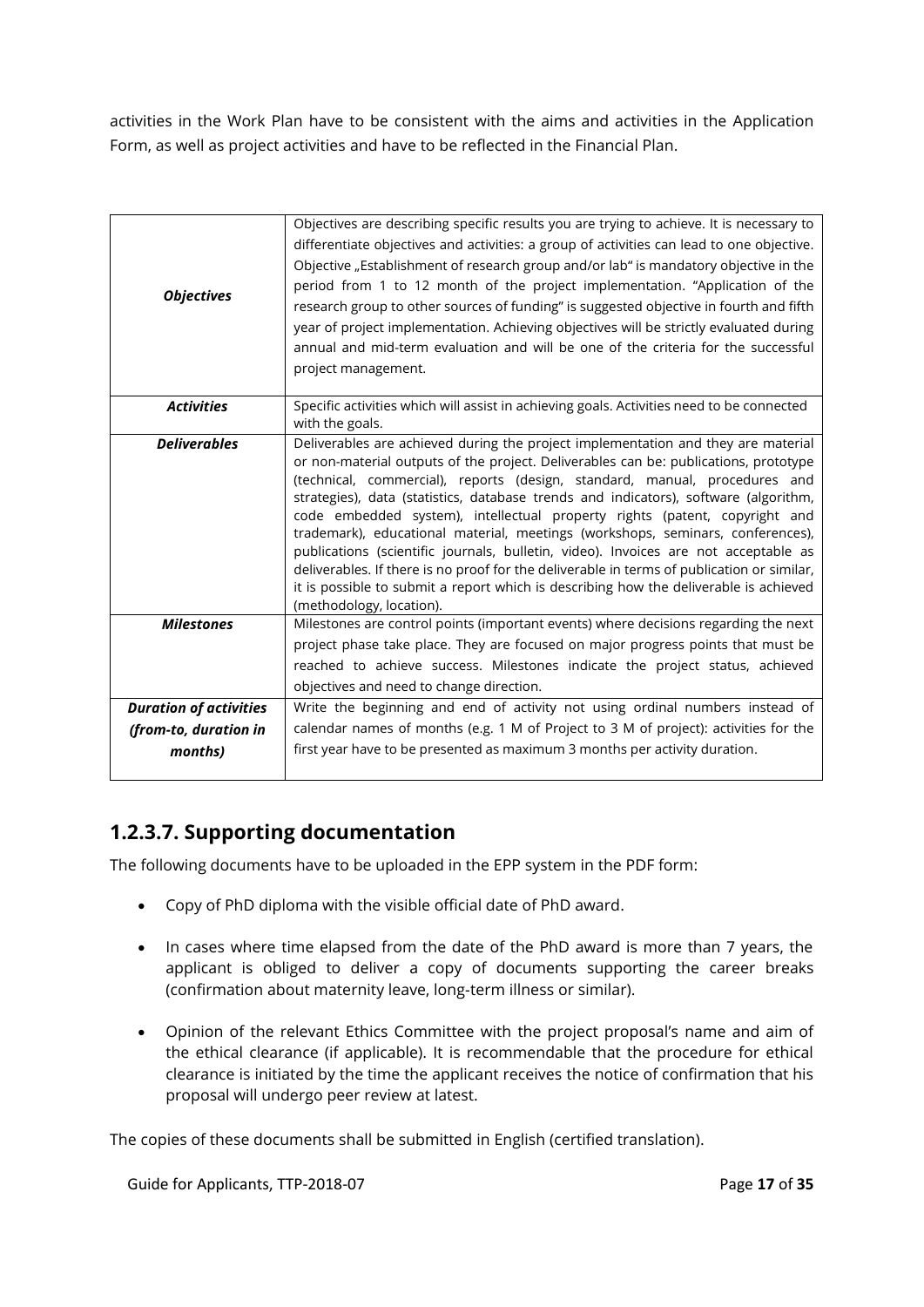**Please upload only requested documents. All other documentation, materials and**  *hyperlinks* **will not be taken into consideration.**

## <span id="page-17-0"></span>**1.2.4. Is my project proposal ready for the evaluation?**

Incomplete project proposals (missing any of the documents prescribed by the call) will be excluded from the evaluation.

Project proposals have to be submitted before the deadline.

Check list:

- **Administrative Form** applicant's signature, head of the Host Institution signature, stamp of the Host Institution;
- $\checkmark$  **Application Form** filled in completely;
- **Host Institution Support Letter Form** filled in, applicant's signature, head of the Host Institution signature, stamp of the Host Institution;
- **Financial Plan** all costs are eligible, expressed in HRK (including VAT, if it cannot be recovered by the beneficiary under national regulations), total requested funding not exceeding maximum possible amount per project;
- $\checkmark$  **Work Plan** contains all requested data;
- **Copy of PhD diploma with visible date of the PhD award;**
- **Documentation for career breaks** (if applicable);
- **Ethical Committee opinion** (if applicable).

## <span id="page-17-1"></span>*1.3. Evaluation and selection of Principal Investigators*

Criteria for the project proposal evaluation are available at: [http://www.hrzz.hr.](http://www.hrzz.hr/)

Proposals will be evaluated against the following criteria:

#### **1. Principal investigator:**

- qualifications, scientific productivity and research track record;
- capacity and ability to explore new and important scientific topics;
- experience and potential for establishing an independent research group and conducting research.

#### **2. Excellence, originality and impact of the research plan proposed:**

- merit and importance of the proposed project, in relation to current research in the corresponding scientific field;
- the innovative aspects, the working hypothesis, and methodology and competiveness of the project proposal in relation to current research in the scientific field;

Guide for Applicants, TTP-2018-07 **Page 18** of **35** Page 18 of **35**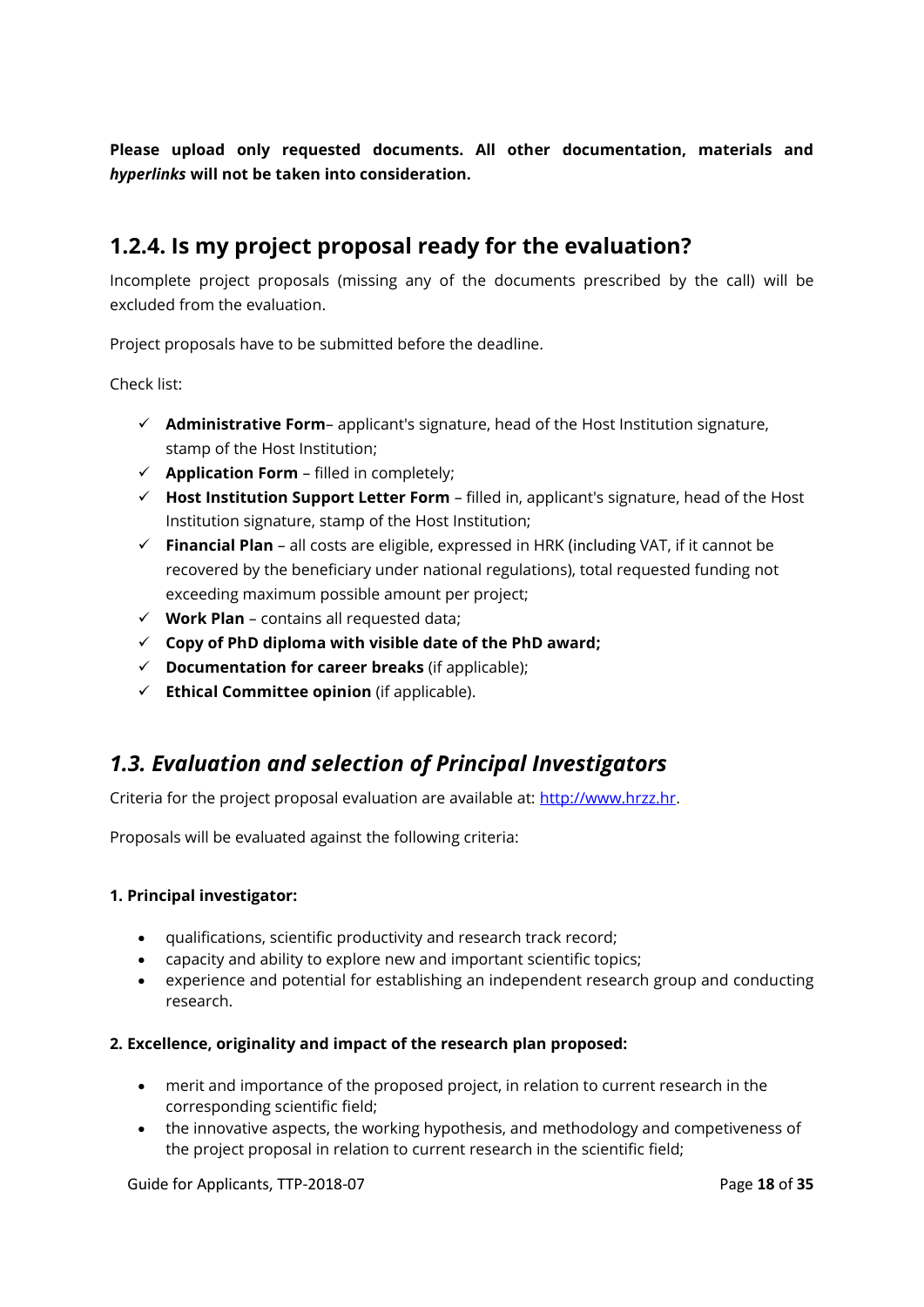- possible impact that this project may have on the scientific field; potential for publishing results in scientific journals with high impact factor and/or scientific books; - potential for commercialization of research results or the possibility of patenting (if applicable);
- feasibility of the Work Plan.

#### **3. Host Institution Support**

- equipment at the disposal of the PI Commitment;
- support of the Host institution and its ability to provide necessary administrative and technical support, laboratory and office space that will be at the disposal of the PI and the research group;
- Host Institution's overall support and commitment to the PI and the proposed research.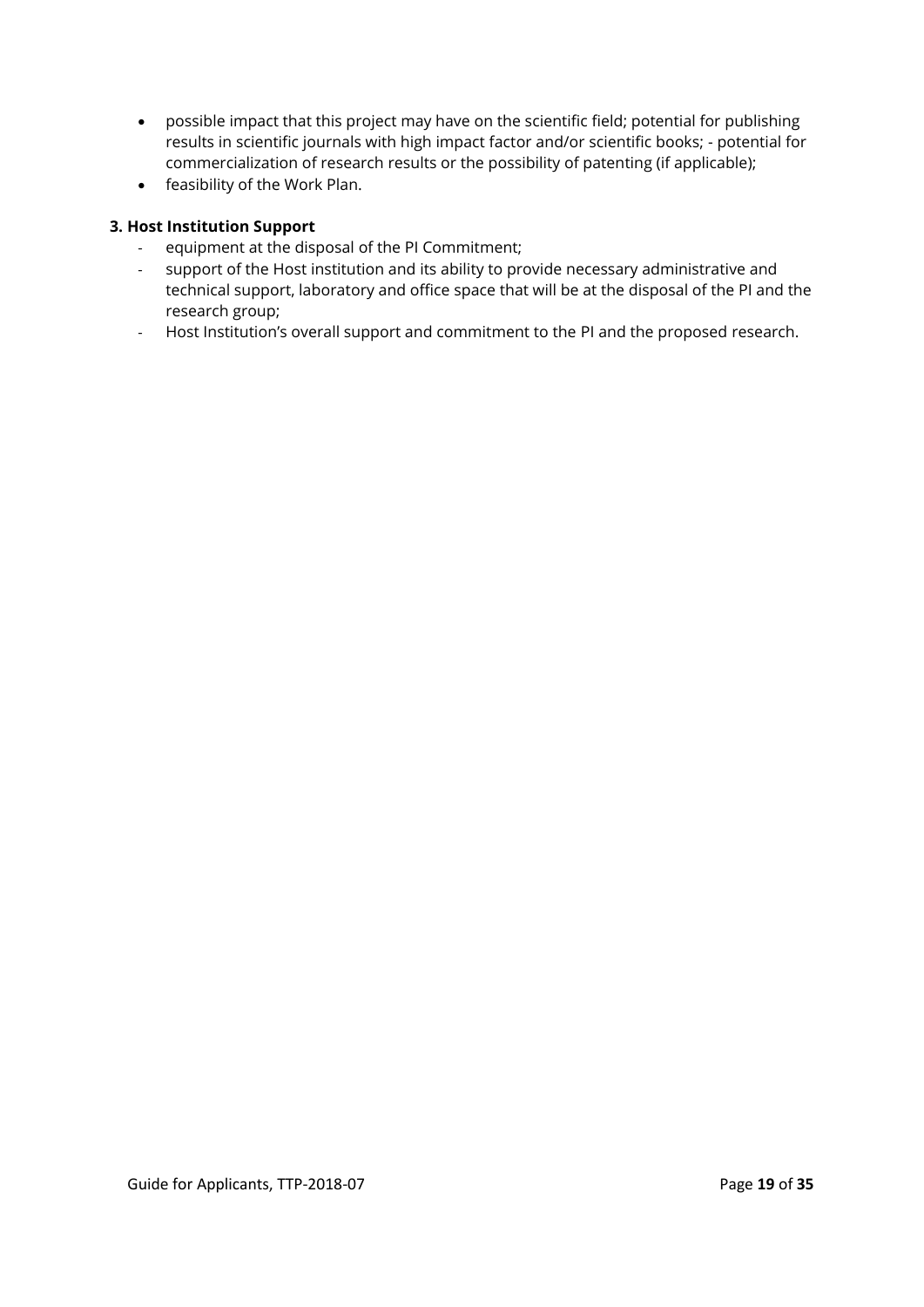## <span id="page-19-0"></span>**2. Annexes**

## <span id="page-19-1"></span>*Annex 1 Eligible and non–eligible costs*

## **1) RESEARCH COSTS**

Research costs include costs that are directly related to the project activities and occurred during the duration of the project. If necessary and justified by the nature of the project, research costs can include:

- Field research (subsistence costs: travel, accommodation, travel order);
- Intellectual and graphic services (design and print of surveys and questionnaires, the project's web site if needed for the implementation of any part of the research);
- Literature (books, publications and journals related to the research) for work funded by this project;
- Laboratory and vet services;
- Memberships (only in exceptional cases if the PI<sup>'</sup>s membership is strictly related to the research);
- Computers for the team members, dissemination and promotion of project results costs (work materials, booklets, publications in journals, proofreading, translations, design, printing, binding and similar);
- Other costs strictly related to the implementation of main project activities needed for the achievement of project results.

#### **Research costs do not include:**

- Costs under overheads: water/gas/electricity, phone, internet, postage, photocopying, accounting and maintenance/cleaning costs;
- Bank fees and exchange rate losses;
- Scholarships;
- Fees:
- Honorariums;
- Administrative costs (e.g. accounting);
- Computer services (e.g. maintenance of IT system and similar, except for basic software for the project implementation).

#### **2) PERSONNEL/STAFF COSTS**

#### **Acceptable costs are as follows:**

Guide for Applicants, TTP-2018-07 **Page 20** of **35** Page 20 of **35** Total costs of PI, PhD students and postdoctoral researchers´ salary (gross amount,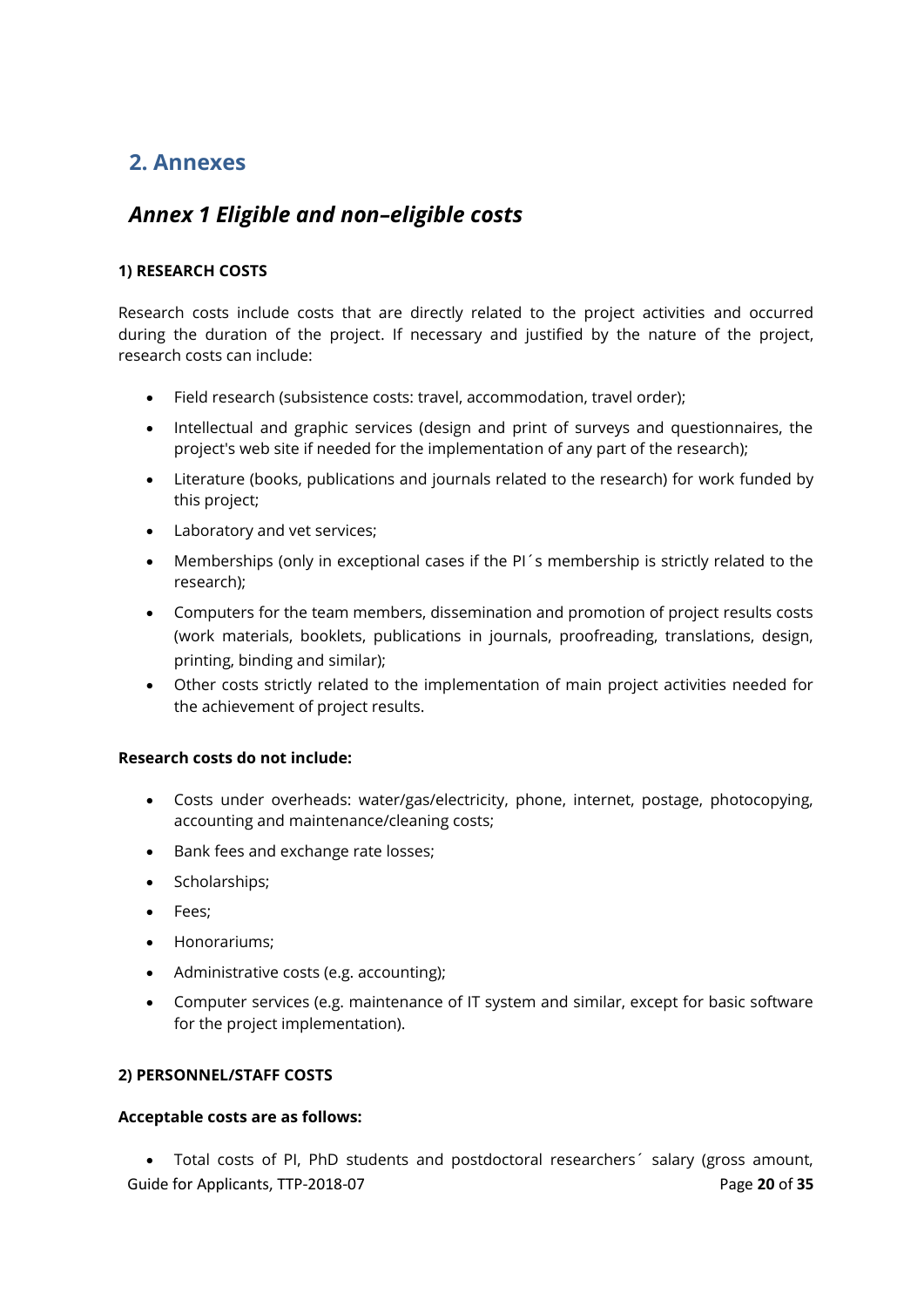including commute costs to and from work, vacation and Christmas bonuses);

#### **Personnel costs do not include:**

- Salary supplements;
- Honorarium for PI, research group, members.

Expenses allocated for salaries cannot be reallocated for other purposes.

#### **3) EQUIPMENT AND MAINTENANCE**

#### **Acceptable costs are as follows:**

- New equipment needed for the implementation of the project<sup>\*</sup>;
- Upgrades for the existing equipment (new and additional parts of existing equipment)\*
- $\bullet$  Equipment maintenance (servicing)\*
- Technician (service/work contract, invoice)\*\*

\*Only for the equipment that was planned in the project proposal. The visibility of CSF and Swiss - Croatian cooperation programme funding must be ensured for the equipment bought, upgraded, maintained or serviced. The PI shall cooperate with the CSF regarding the visibility and shall clearly highlight the support within the abovementioned programme.

\*\* Technician cannot be employed on the project, but their services can be outsourced.

#### **Equipment and maintenance costs do not include:**

• Depreciation costs.

Customs and import charges for equipment from abroad can be included in this category. The purchase of equipment in the last year of the project implementation is not acceptable.

#### **4) MOBILITY ALLOWANCE**

Includes costs related to trainings of research group members, conferences and congresses costs (only if related to the project).

#### **The following costs are eligible within this category:**

- Trainings for the PI and research group members (only short visits up to 2 weeks, courses / seminars / workshops - travel, accommodation, per diems, attendance fees).
- Participation in meetings, conferences, congresses (accommodation, travel, per diems, health insurance for abroad and registration fees for the PI and team members);
- Hosting foreign scientists (travel, accommodation and per diems);
- Organizing workshops and conferences (equipment and space rental only if it is not possible to organise it within the Host institution, proofreading, translation, design, printing, binding, catering, supplies for participants and similar).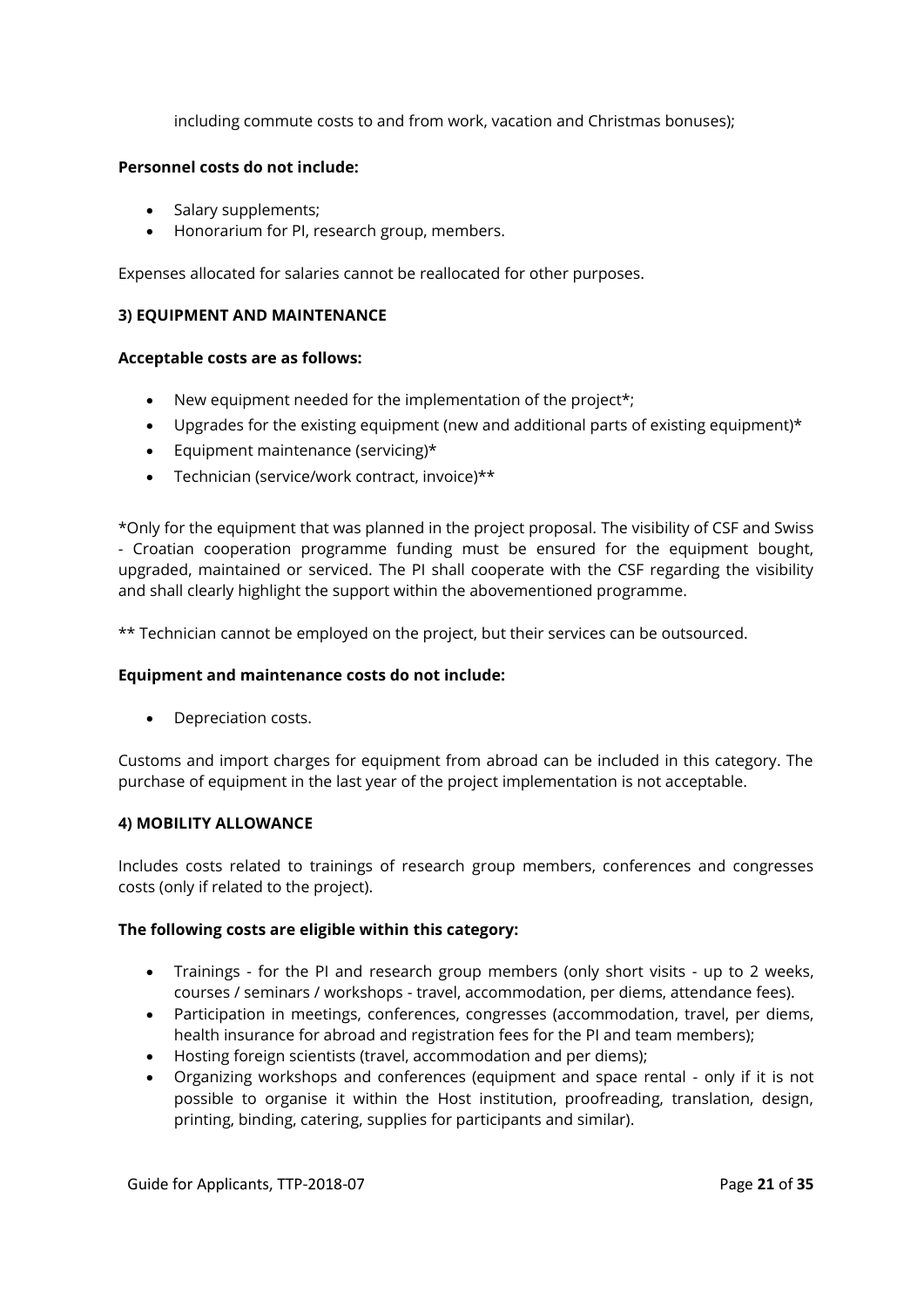#### **The following costs are not eligible within this category:**

• Dissertation printing costs (only for the purpose of thesis defence);

• Publishing scientific and professional books or publishing scientific journals and journals for the popularization of science, i. e. scientific and professional books, according to the following classification:

- monography

- secondary school textbooks

- reference works (encyclopaedia, dictionaries, grammar and spelling works, manuals, historical reviews, classical work about history of science / culture, archive materials etc.)

- scientific conference proceedings (is eligible only if it is a conference organised by the project) work collections of one or more authors

- activities for the promotion of science (e.g. popular science books and other works).

The abovementioned applies to original works in Croatian language or translations (from classical or non-existent language to Croatian, from Croatian to other language or from one language to Croatian) as well as revised editions of previously published text.

#### **5) OVERHEAD COSTS**

If occurred, up to 5% of the total amount of funds requested is eligible for financing.

Overhead costs: 5% of the project budget is paid to the Host Institution for covering their costs connected with infrastructure and the general operations that are caused by the project. This means that these costs do not need to be justified by invoices or similar, but are paid as a lumpsum.

Overhead costs include: water/gas/electricity, phone, internet, postage, photocopying, accounting and maintenance/cleaning costs. No additional costs can be charged to the project later on and any overlapping should be avoided.

#### **General information:**

• Accommodation costs – eligible for hotels and other available accommodation of up to \*\*\*. In exceptional cases (events of great importance with eminent guests and similar justified cases), costs of hotels or other accommodation of \*\*\*\* and \*\*\*\*\* category will be eligible. The invoice has to have detailed specifications (number of nights, price per night, duration of stay).

• Travel costs – for economy class and public transportation whenever possible.

• Catering - food, beverages (non-alcoholic drinks).

#### **Furthermore, the following cost are not eligible:**

• expenditure incurred before and after the dates of eligibility defined with the Grant Agreement;

- interest of debt, purchase of land / real estate;
- fines, financial penalties and expenses of litigation;
- losses connected with currency exchange

Guide for Applicants, TTP-2018-07 **Page 22** of **35** Page 22 of **35**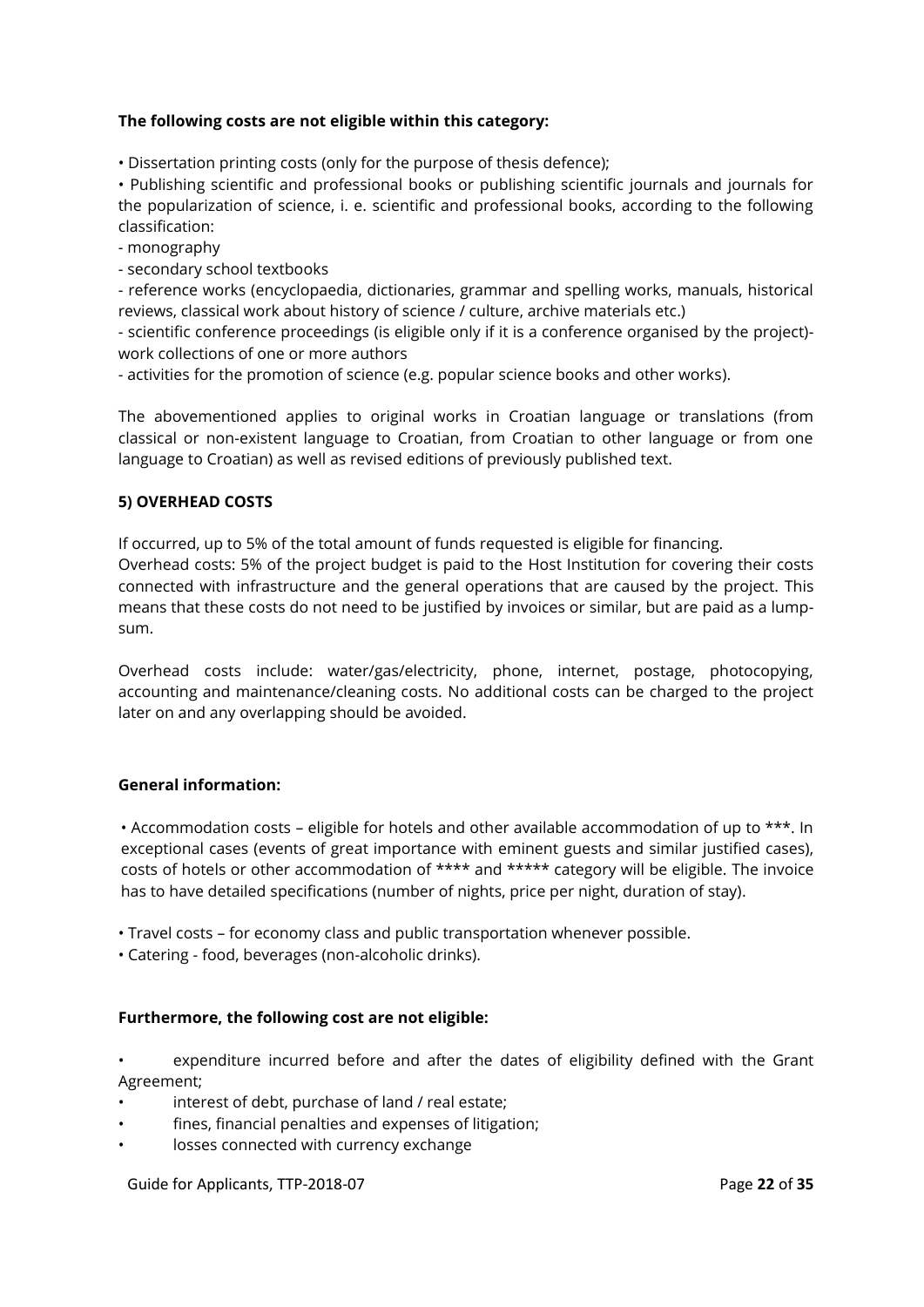- costs which exceed the usual market prices;
- VAT, if it could be recoverable by the beneficiary under national regulation.

Double financing is not allowed. Expenditure which is already financed from another source shall not be reported to and cannot be financed by the Tenure Track Pilot Programme.

#### **General remarks relating to costs:**

- The project funds have to be spent in a transparent way. The PI is obliged to choose the most economic offer and have equal treatment approach for all potential suppliers or contractors. Any type of facilitation and conflict of interest is not acceptable.
- It is necessary to comply with the rules on the conflict of interest, regardless of the amount of expenses.
- The most economical way of transportation and public transportation shall be used.
- For catering, only costs for food, hot and cold beverages are allowed, but not for alcoholic drinks.
- The cost of health insurance abroad is acceptable cost; but only the cost of health insurance for the employee covered by Host Institution in line with the national rules when the employee is travelling related to the project activities.
- Service and work contract directly connected to the implementation of the project (for technician, intellectual services but not for the research group).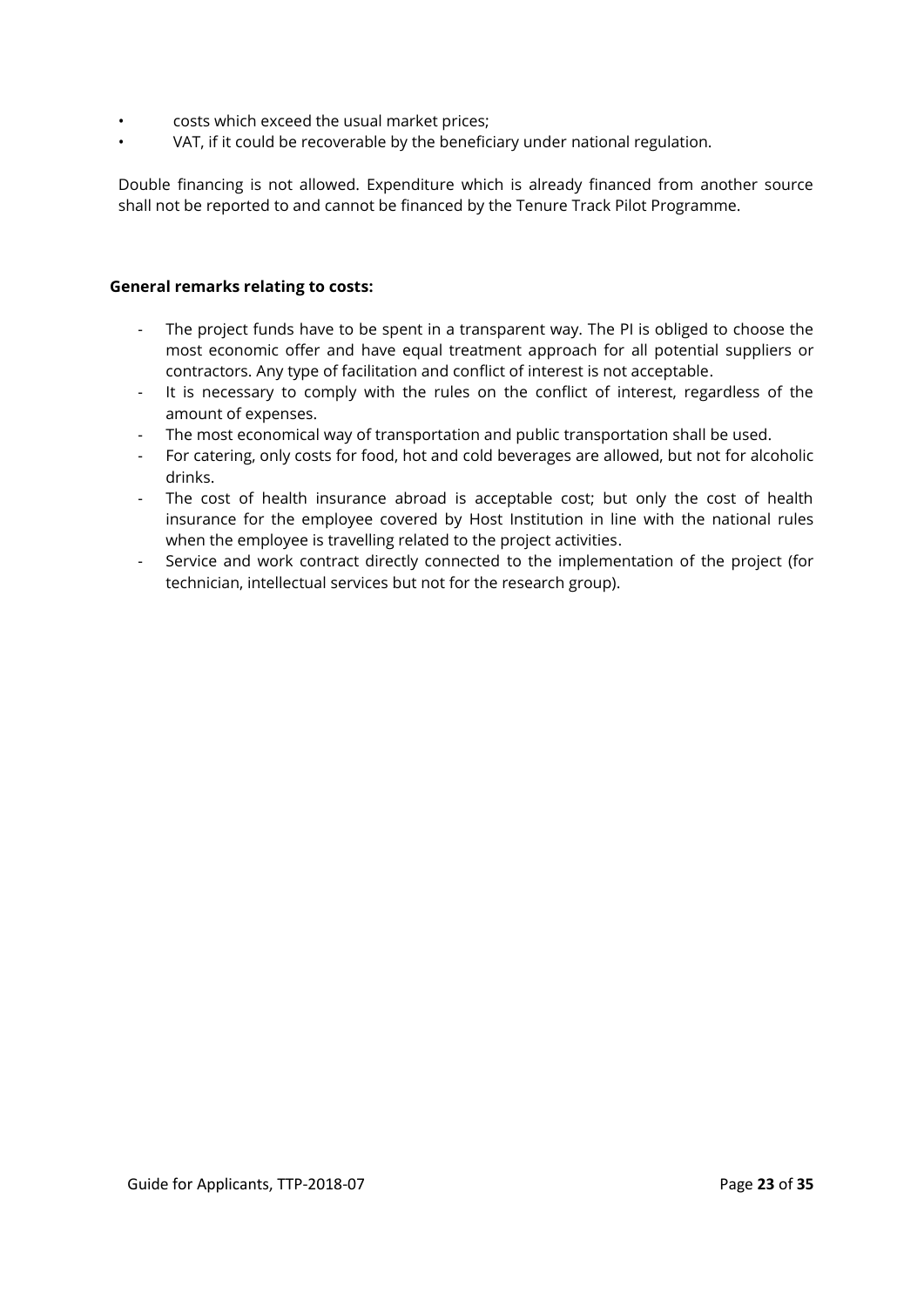## *Annex 2 Administrative Form*

<span id="page-23-0"></span>

|                                                                                | <b>Administrative Form</b><br><b>Tenure Track Pilot Programme</b><br>$(TTP-2018-07)$ |  |
|--------------------------------------------------------------------------------|--------------------------------------------------------------------------------------|--|
| Proposal number                                                                | Proposal Acronym                                                                     |  |
| <b>Applicant and Host Institution:</b><br>1.                                   |                                                                                      |  |
| Name of the applicant                                                          |                                                                                      |  |
| Surname of applicant                                                           |                                                                                      |  |
| E-mail address of applicant                                                    |                                                                                      |  |
| Title of applicant                                                             |                                                                                      |  |
| Date of the PhD award of applicant                                             |                                                                                      |  |
| Extension of eligibility (if applicable)                                       |                                                                                      |  |
| Reasons (max. 100 characters) (if<br>applicable)                               |                                                                                      |  |
| Are you a collaborator on more than<br>one CSF project?                        |                                                                                      |  |
| Are you currently a PI or collaborator<br>on internationally financed project? |                                                                                      |  |
| <b>Host Institution</b>                                                        |                                                                                      |  |
| Host Institution's street name and<br>number                                   |                                                                                      |  |
| Host Institution's postal code                                                 |                                                                                      |  |
| Host Institution's town                                                        |                                                                                      |  |
| Head of the Host Institution                                                   |                                                                                      |  |
| Host Institution's Phone                                                       |                                                                                      |  |
| Host Institution's Fax                                                         |                                                                                      |  |
| Website of the Host Institution                                                |                                                                                      |  |

 $\overline{\mathbb{I}}$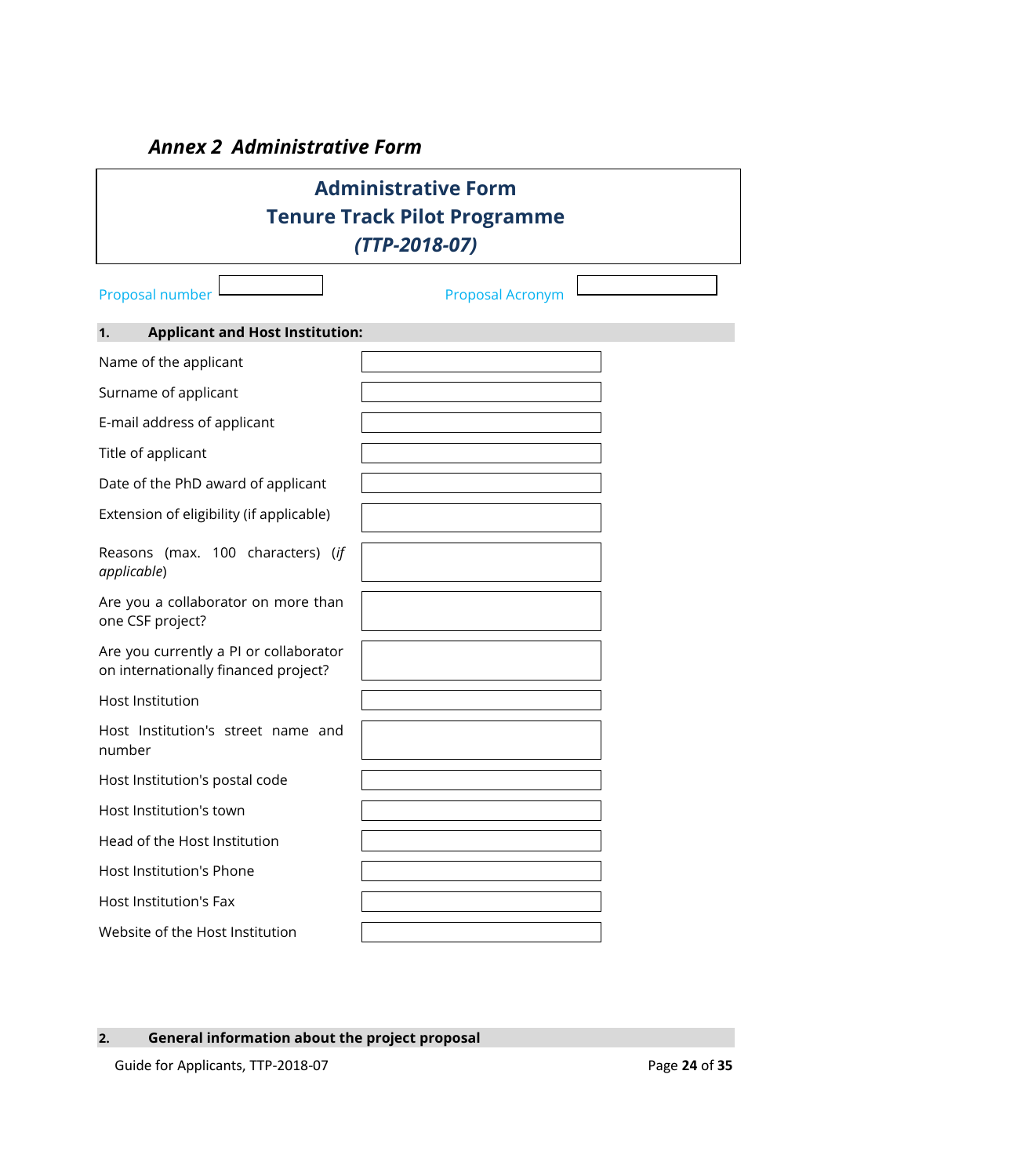| Call identifier                                                                                                                                                             |                                                                                                                                                                                              |
|-----------------------------------------------------------------------------------------------------------------------------------------------------------------------------|----------------------------------------------------------------------------------------------------------------------------------------------------------------------------------------------|
| Proposal's full title                                                                                                                                                       |                                                                                                                                                                                              |
| Proposal acronym                                                                                                                                                            |                                                                                                                                                                                              |
| Duration in months                                                                                                                                                          |                                                                                                                                                                                              |
| Total requested grant<br>from CSF in HRK                                                                                                                                    |                                                                                                                                                                                              |
| Budget for Year 1 (in<br>HRK)                                                                                                                                               |                                                                                                                                                                                              |
| Budget for Year 2 (in<br>HRK)                                                                                                                                               |                                                                                                                                                                                              |
| Budget for Year 3 (in<br>HRK)                                                                                                                                               |                                                                                                                                                                                              |
| Budget for Year 4 (in<br>HRK)                                                                                                                                               |                                                                                                                                                                                              |
| Budget for Year 5 (in<br>HRK)                                                                                                                                               |                                                                                                                                                                                              |
| Keywords (at least 5)                                                                                                                                                       |                                                                                                                                                                                              |
| Scientific area (Please<br>choose only one)                                                                                                                                 | $\mathbf{1}$<br>Natural sciences<br>$\overline{2}$<br><b>Technical sciences</b><br>3<br><b>Biomedicine and Health</b><br><b>Biotechnical sciences</b><br>4<br>5<br>Interdisciplinary project |
| Please<br>numerate the<br>scientific area included<br>in the Interdisciplinary<br>project proposal (main<br>scientific area should get<br>number 1, next number<br>2, etc.) | Natural sciences<br><b>Technical sciences</b><br><b>Biomedicine and Health</b><br><b>Biotechnical sciences</b>                                                                               |
| Scientific area by the<br>ERC classification <sup>2</sup>                                                                                                                   |                                                                                                                                                                                              |
| Scientific field                                                                                                                                                            |                                                                                                                                                                                              |
| Proposal summary<br>(min. 100, max. 2000<br>characters,<br>including                                                                                                        |                                                                                                                                                                                              |

 2 Please find the proposed classification in Annex 1 of the Guide for Applicants for the Tenure Track Pilot Programme 2017 Call *(TTPP-2018-07)* .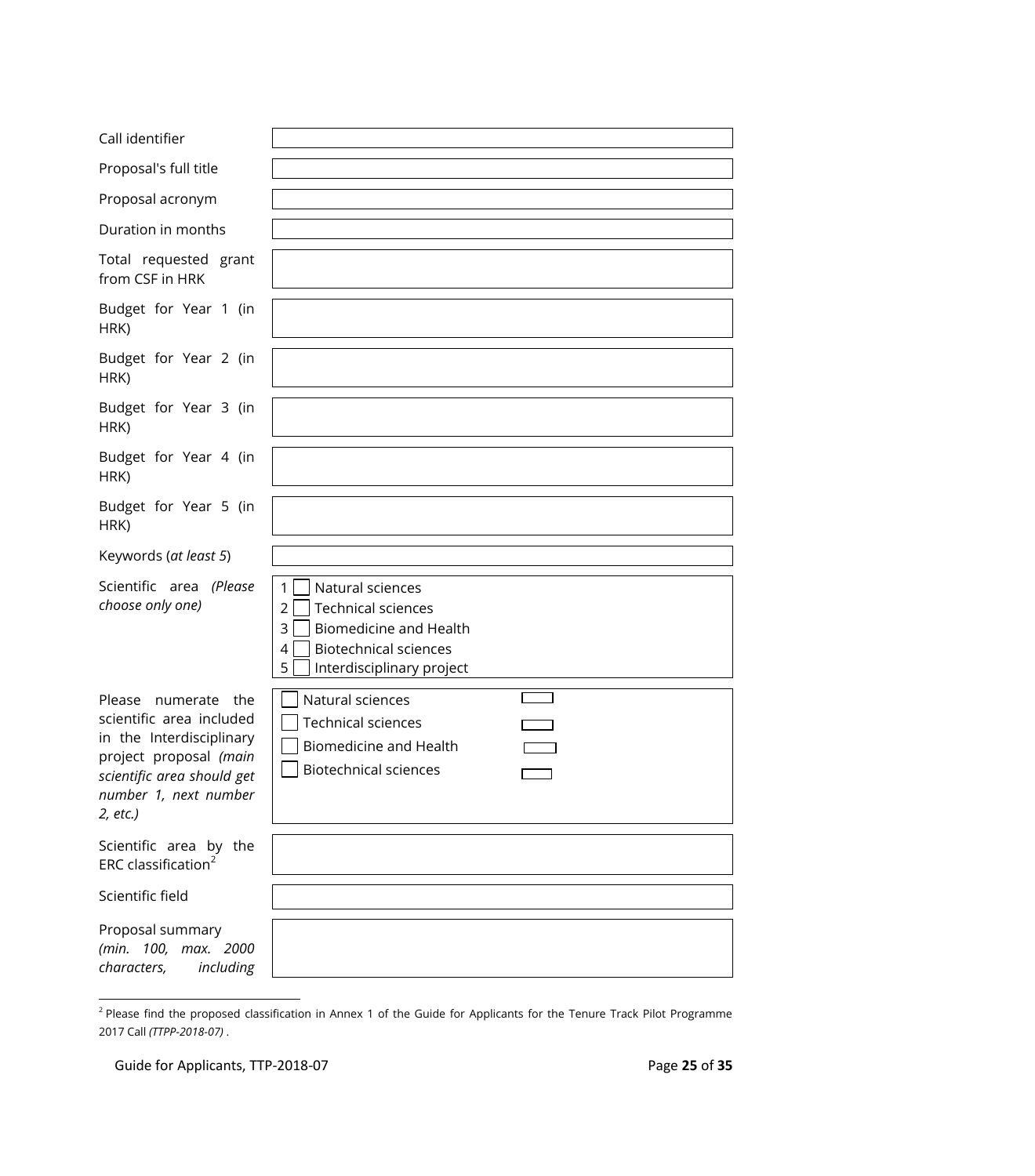*spaces)*



We, the undersigned, hereby declare under material and criminal liability the truthfulness and completeness of the information specified in the Administrative Form, Application Form, Host Institution Support Letter, Financial Plan, Work Plan and other supporting documents.

We confirm that we are familiar with the normative acts and recommendations of the Croatian Science Foundation and with our signatures we undertake to comply thereto.

The Head of the Host Institution declares that everything stated in the Host Institution Support Letter will be fully respected and confirms that the Principal Investigator will be able to implement the project and to manage the project funds and research group independently.

Applicant

\_\_\_\_\_\_\_\_\_\_\_\_\_\_\_\_\_\_\_\_\_\_\_\_\_\_\_

Head of the Host Institution

\_\_\_\_\_\_\_\_\_\_\_\_\_\_\_\_\_\_\_\_\_\_\_\_\_\_\_\_\_\_\_

(Signature and stamp)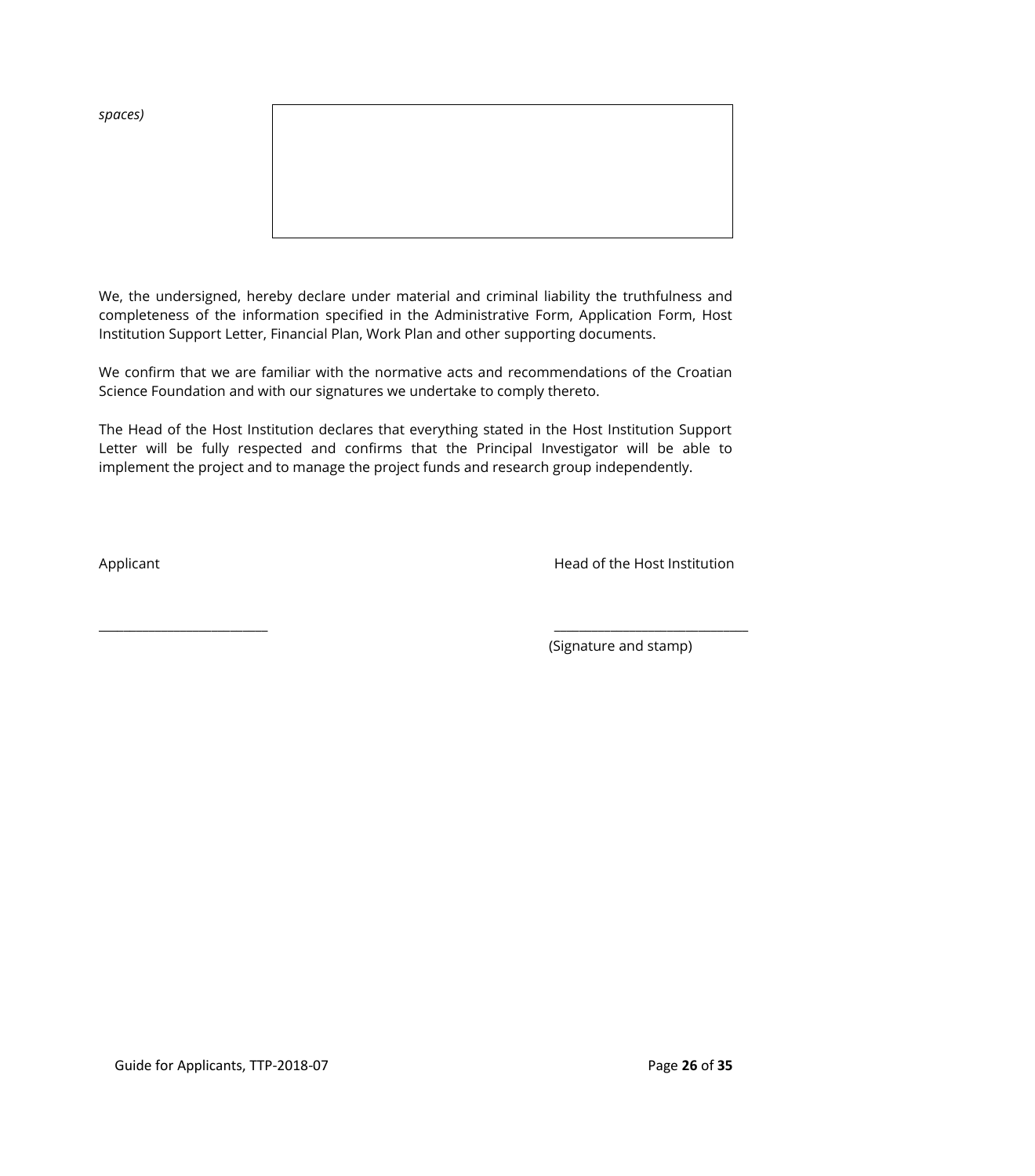## <span id="page-26-0"></span>*Annex 3<sup>3</sup> ERC Classification*

## **Physical Sciences and Engineering**

**PE1 Mathematics:** All areas of mathematics, pure and applied, plus mathematical foundations of computer science, mathematical physics and statistics

- PE1\_1 Logic and foundations
- PE1\_2 Algebra
- PE1\_3 Number theory
- PE1\_4 Algebraic and complex geometry
- PE1\_5 Geometry
- PE1\_6 Topology
- PE1\_7 Lie groups, Lie algebras
- PE1\_8 Analysis
- PE1\_9 Operator algebras and functional analysis
- PE1\_10 ODE and dynamical systems
- PE1\_11 Theoretical aspects of partial differential equations
- PE1\_12 Mathematical physics
- PE1\_13 Probability
- PE1\_14 Statistics
- PE1\_15 Discrete mathematics and combinatorics
- PE1\_16 Mathematical aspects of computer science
- PE1\_17 Numerical analysis
- PE1\_18 Scientific computing and data processing
- PE1\_19 Control theory and optimization
- PE1\_20 Application of mathematics in sciences
- PE1\_21 Application of mathematics in industry and society

## **PE2 Fundamental Constituents of Matter:** Particle, nuclear, plasma,

atomic, molecular, gas, and optical physics

- PE2\_1 Fundamental interactions and fields
- PE2\_2 Particle physics
- PE2\_3 Nuclear physics
- PE2\_4 Nuclear astrophysics
- PE2\_5 Gas and plasma physics
- PE2\_6 Electromagnetism

https://erc.europa.eu/sites/default/files/document/file/erc%20peer%20review%20evaluation%20panels.pdf

 3 According to ERC classification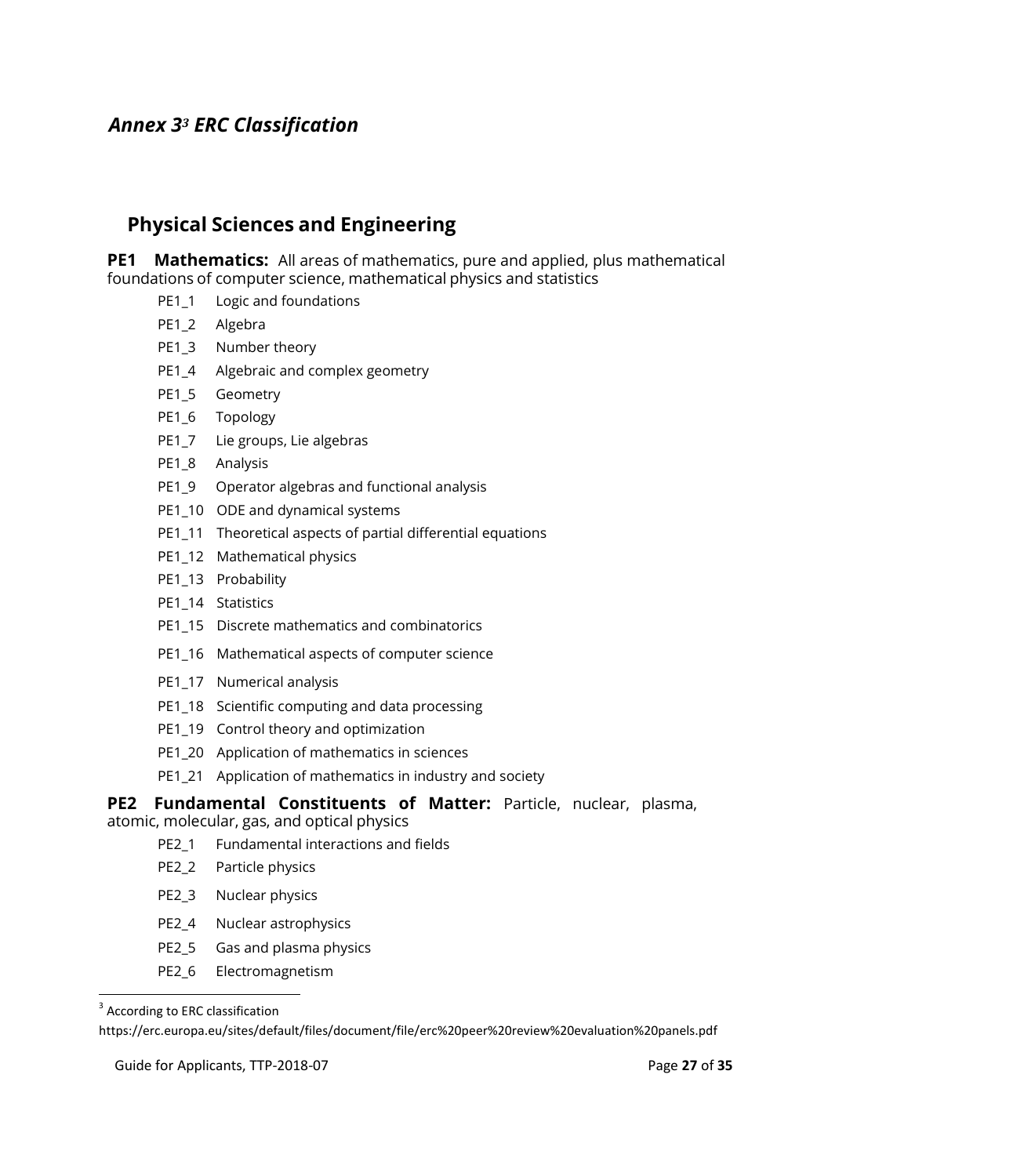- PE2\_7 Atomic, molecular physics
- PE2\_8 Ultra-cold atoms and molecules
- PE2\_9 Optics, non-linear optics and nano-optics
- PE2\_10 Quantum optics and quantum information
- PE2\_11 Lasers, ultra-short lasers and laser physics
- PE2\_12 Acoustics
- PE2\_13 Relativity
- PE2\_14 Thermodynamics
- PE2\_15 Non-linear physics
- PE2\_16 General physics
- PE2\_17 Metrology and measurement
- PE2\_18 Statistical physics (gases)

#### **PE3 Condensed Matter Physics:** Structure, electronic properties,

fluids, nanosciences, biophysics

- PE3\_1 Structure of solids and liquids
- PE3\_2 Mechanical and acoustical properties of condensed matter, Lattice dynamics
- PE3\_3 Transport properties of condensed matter
- PE3\_4 Electronic properties of materials, surfaces, interfaces, nanostructures…
- PE3\_5 Semiconductors and insulators: material growth, physical properties
- PE3\_6 Macroscopic quantum phenomena: superconductivity, superfluidity...
- PE3\_7 Spintronics
- PE3\_8 Magnetism and strongly correlated systems
- PE3\_9 Condensed matter beam interactions (photons, electrons…)
- PE3\_10 Nanophysics: nanoelectronics, nanophotonics, nanomagnetism, nanoelectromechanics…
- PE3\_11 Mesoscopic physics
- PE3\_12 Molecular electronics
- PE3\_13 Structure and dynamics of disordered systems: soft matter (gels, colloids, liquid crystals…), glasses, defects…
- PE3\_14 Fluid dynamics (physics)
- PE3\_15 Statistical physics: phase transitions, noise and fluctuations, models of complex systems…
- PE3\_16 Physics of biological systems

#### **PE4 Physical and Analytical Chemical Sciences:** Analytical chemistry,

chemical theory, physical chemistry/chemical physics

- PE4\_1 Physical chemistry
- PE4\_2 Spectroscopic and spectrometric techniques
- PE4\_3 Molecular architecture and Structure
- PE4\_4 Surface science and nanostructures
- PE4\_5 Analytical chemistry

Guide for Applicants, TTP-2018-07 **Page 28** of **35** Page 28 of **35**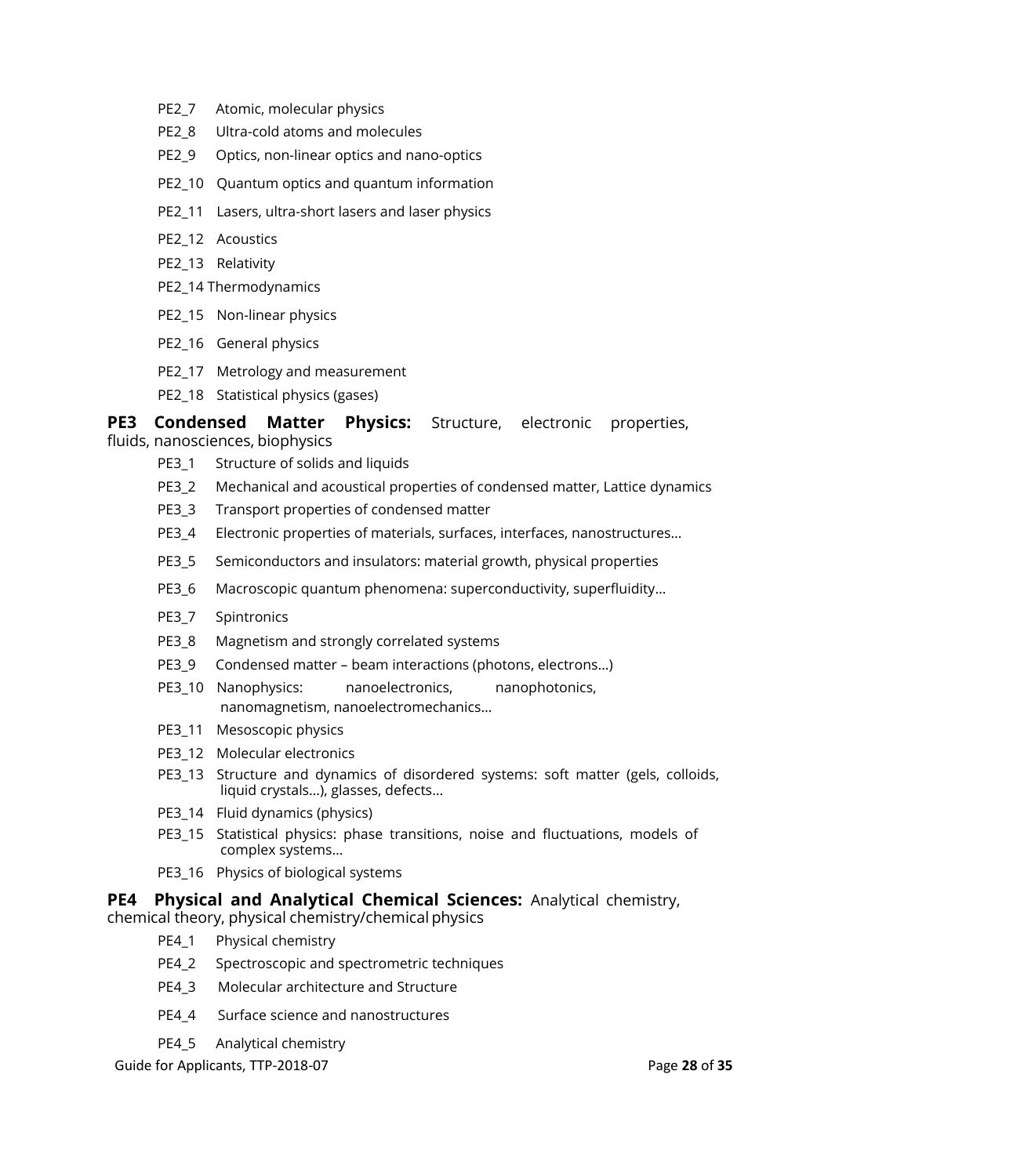- PE4\_6 Chemical physics
- PE4\_7 Chemical instrumentation
- PE4\_8 Electrochemistry, electrodialysis, microfluidics, sensors
- PE4\_9 Method development in chemistry
- PE4\_10 Heterogeneous catalysis
- PE4\_11 Physical chemistry of biological systems
- PE4\_12 Chemical reactions: mechanisms, dynamics, kinetics and catalytic reactions
- PE4\_13 Theoretical and computational chemistry
- PE4\_14 Radiation and Nuclear chemistry
- PE4\_15 Photochemistry
- PE4\_16 Corrosion
- PE4\_17 Characterization methods of materials
- PE4\_18 Environment chemistry

**PE5 Synthetic Chemistry and Materials:** Materials synthesis, structureproperties relations, functional and advanced materials, molecular architecture, organic chemistry

- PE5\_1 Structural properties of materials
- PE5\_2 Solid state materials
- PE5\_3 Surface modification
- PE5\_4 Thin films
- PE5\_5 Ionic liquids

PE5\_6 New materials: oxides, alloys, composite, organic-inorganic hybrid, nanoparticles

- PE5\_7 Biomaterials synthesis
- PE5\_8 Intelligent materials self assembled materials
- PE5\_9 Coordination chemistry
- PE5\_10 Colloid chemistry
- PE5\_11 Biological chemistry
- PE5\_12 Chemistry of condensed matter
- PE5\_13 Homogeneous catalysis
- PE5\_14 Macromolecular chemistry
- PE5\_15 Polymer chemistry
- PE5\_16 Supramolecular chemistry
- PE5\_17 Organic chemistry
- PE5\_18 Molecular chemistry
- PE5\_19 Combinatorial chemistry

**PE6 Computer Science and Informatics:** Informatics and information systems, computer science, scientific computing, intelligent systems

- PE6\_1 Computer architecture, pervasive computing, ubiquitous computing
- PE6\_2 Computer systems, parallel/distributed systems, sensor networks,

Guide for Applicants, TTP-2018-07 **Page 29 of 35** Page 29 of 35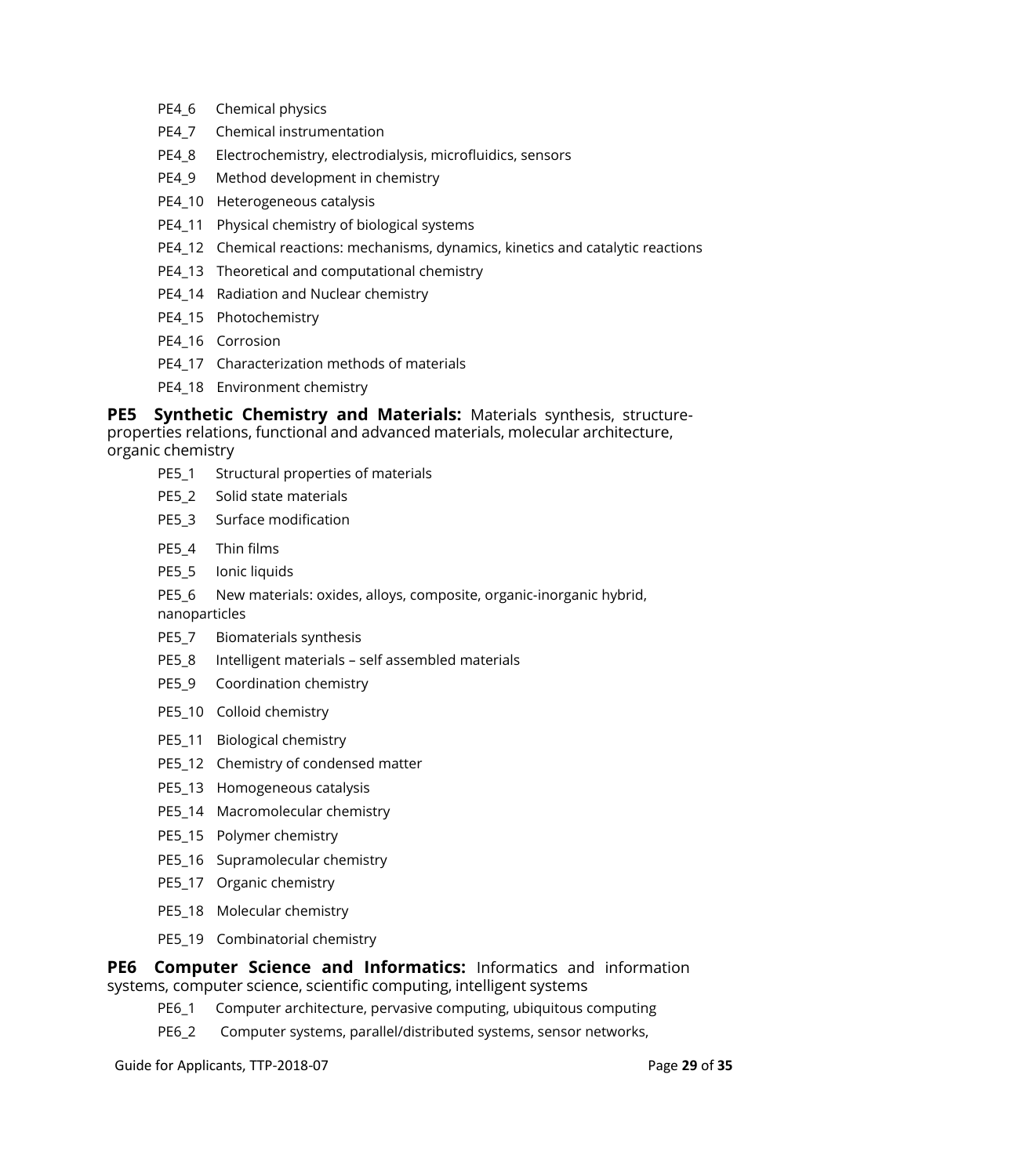embedded systems, cyber-physical systems

- PE6\_3 Software engineering, operating systems, computer languages
- PE6\_4 Theoretical computer science, formal methods, and quantum computing
- PE6\_5 Cryptology, security, privacy, quantum crypto
- PE6\_6 Algorithms, distributed, parallel and network algorithms, algorithmic game theory
- PE6\_7 Artificial intelligence, intelligent systems, multi agent systems
- PE6\_8 Computer graphics, computer vision, multi media, computer games
- PE6\_9 Human computer interaction and interface, visualization and natural language processing
- PE6\_10 Web and information systems, database systems, information retrieval and digital libraries, data fusion
- PE6\_11 Machine learning, statistical data processing and applications using signal processing (e.g. speech, image, video)
- PE6\_12 Scientific computing, simulation and modelling tools
- PE6\_13 Bioinformatics, biocomputing, and DNA and molecular computation

#### **PE7 Systems and Communication Engineering:** Electronic, communication,

- optical and systems engineering
	- PE7\_1 Control engineering
	- PE7\_2 Electrical and electronic engineering: semiconductors, components, systems
	- PE7\_3 Simulation engineering and modelling
	- PE7\_4 Systems engineering, sensorics, actorics, automation
	- PE7\_5 Micro- and nanoelectronics, optoelectronics
	- PE7\_6 Communication technology, high-frequency technology
	- PE7 7 Signal processing
	- PE7\_8 Networks (communication networks, sensor networks, networks of robots...)
	- PE7\_9 Man-machine-interfaces
	- PE7\_10 Robotics

**PE8 Products and Processes Engineering:** Product design, process design and control, construction methods, civil engineering, energy systems, material engineering

- PE8\_1 Aerospace engineering
- PE8\_2 Chemical engineering, technical chemistry

PE8\_3 Civil engineering, maritime/hydraulic engineering, geotechnics, waste treatment

- PE8\_4 Computational engineering
- PE8\_5 Fluid mechanics, hydraulic-, turbo-, and piston engines
- PE8\_6 Energy systems (production, distribution, application)
- PE8\_7 Micro (system) engineering
- PE8\_8 Mechanical and manufacturing engineering (shaping, mounting, joining,

Guide for Applicants, TTP-2018-07 **Page 30** of **35 Page 30** of **35**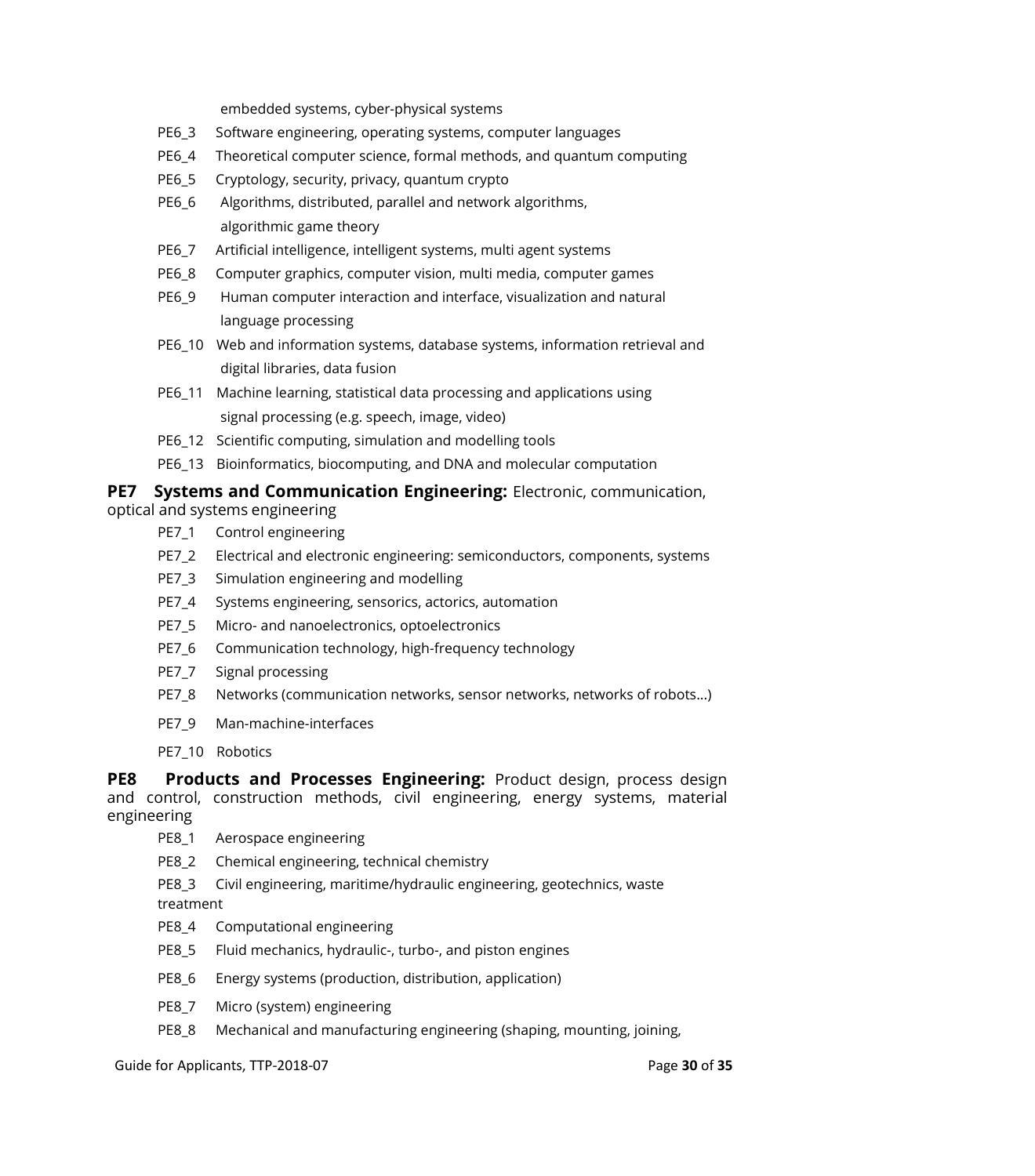separation)

- PE8\_9 Materials engineering (biomaterials, metals, ceramics, polymers, composites…)
- PE8\_10 Production technology, process engineering
- PE8\_11 Industrial design (product design, ergonomics, man-machine interfaces…)
- PE8\_12 Sustainable design (for recycling, for environment, eco-design)
- PE8\_13 Lightweight construction, textile technology
- PE8\_14 Industrial bioengineering
- PE8\_15 Industrial biofuel production
- PE8\_16 Architectural engineering

**PE9 Universe Sciences:** Astro-physics/chemistry/biology; solar system; stellar, galactic and extragalactic astronomy, planetary systems, cosmology, space science, instrumentation

- PE9\_1 Solar and interplanetary physics
- PE9\_2 Planetary systems sciences
- PE9\_3 Interstellar medium
- PE9\_4 Formation of stars and planets
- PE9\_5 Astrobiology
- PE9\_6 Stars and stellar systems
- PE9\_7 The Galaxy
- PE9\_8 Formation and evolution of galaxies
- PE9\_9 Clusters of galaxies and large scale structures
- PE9\_10 High energy and particles astronomy X-rays, cosmic rays, gamma rays,

neutrinos

- PE9\_11 Relativistic astrophysics
- PE9\_12 Dark matter, dark energy
- PE9\_13 Gravitational astronomy
- PE9\_14 Cosmology
- PE9\_15 Space Sciences
- PE9\_16 Very large data bases: archiving, handling and analysis
- PE9\_17 Instrumentation telescopes, detectors and techniques

**PE10 Earth System Science:** Physical geography, geology, geophysics, atmospheric sciences, oceanography, climatology, ecology, global environmental change, biogeochemical cycles, natural resources management

- PE10\_1 Atmospheric chemistry, atmospheric composition, air pollution
- PE10\_2 Meteorology, atmospheric physics and dynamics
- PE10\_3 Climatology and climate change
- PE10\_4 Terrestrial ecology, land cover change
- PE10\_5 Geology, tectonics, volcanology
- PE10\_6 Paleoclimatology, paleoecology

Guide for Applicants, TTP-2018-07 **Page 31** of **35** Page **31** of **35**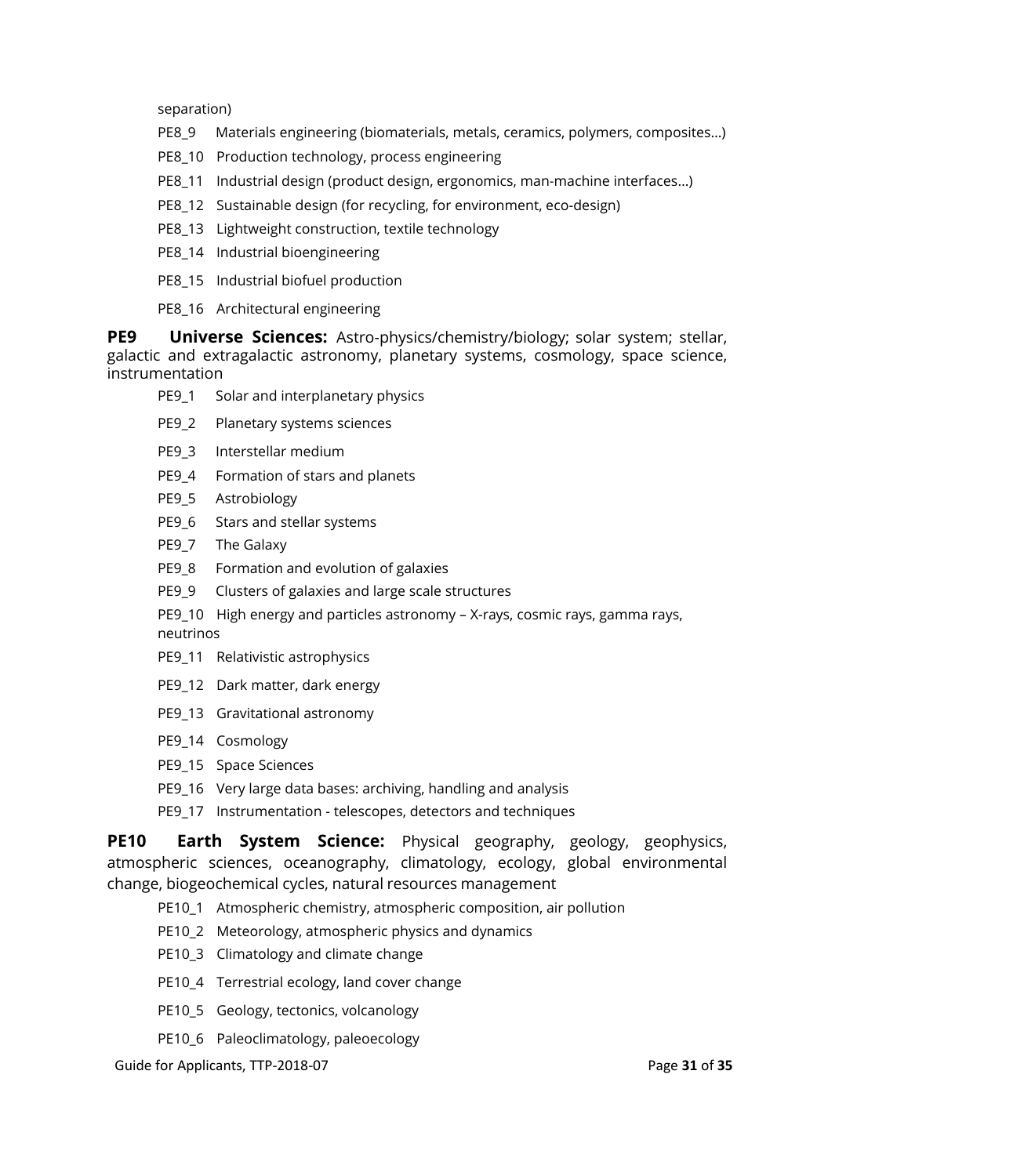- PE10\_7 Physics of earth's interior, seismology, volcanology
- PE10\_8 Oceanography (physical, chemical, biological, geological)
- PE10\_9 Biogeochemistry, biogeochemical cycles, environmental chemistry
- PE10\_10 Mineralogy, petrology, igneous petrology, metamorphic petrology
- PE10\_11 Geochemistry, crystal chemistry, isotope geochemistry, thermodynamics
- PE10\_12 Sedimentology, soil science, palaeontology, earth evolution
- PE10\_13 Physical geography
- PE10\_14 Earth observations from space/remote sensing
- PE10\_15 Geomagnetism, paleomagnetism
- PE10\_16 Ozone, upper atmosphere, ionosphere
- PE10\_17 Hydrology, water and soil pollution
- PE10\_18 Cryosphere, dynamics of snow and ice cover, sea ice, permafrosts and ice sheets

## **Life Sciences**

**LS1 Molecular and Structural Biology and Biochemistry:** Molecular synthesis, modification and interaction, biochemistry, biophysics, structural biology, metabolism, signal transduction

- LS1\_1 Molecular interactions
- LS1\_2 General biochemistry and metabolism
- LS1\_3 DNA synthesis, modification, repair, recombination and degradation
- LS1\_4 RNA synthesis, processing, modification and degradation
- LS1\_5 Protein synthesis, modification and turnover
- LS1\_6 Lipid synthesis, modification and turnover
- LS1\_7 Carbohydrate synthesis, modification and turnover
- LS1\_8 Biophysics (e.g. transport mechanisms, bioenergetics, fluorescence)
- LS1\_9 Structural biology (crystallography and EM)
- LS1\_10 Structural biology (NMR)
- LS1\_11 Biochemistry and molecular mechanisms of signal transduction

**LS2 Genetics, Genomics, Bioinformatics and Systems Biology:** Molecular and population genetics, genomics, transcriptomics, proteomics, metabolomics, bioinformatics, computational biology, biostatistics, biological modelling and simulation, systems biology, genetic epidemiology

- LS2\_1 Genomics, comparative genomics, functional genomics
- LS2\_2 Transcriptomics
- LS2\_3 Proteomics
- LS2 4 Metabolomics
- LS2\_5 Glycomics
- LS2\_6 Molecular genetics, reverse genetics and RNAi

Guide for Applicants, TTP-2018-07 **Page 32** of **35 Page 32** of **35**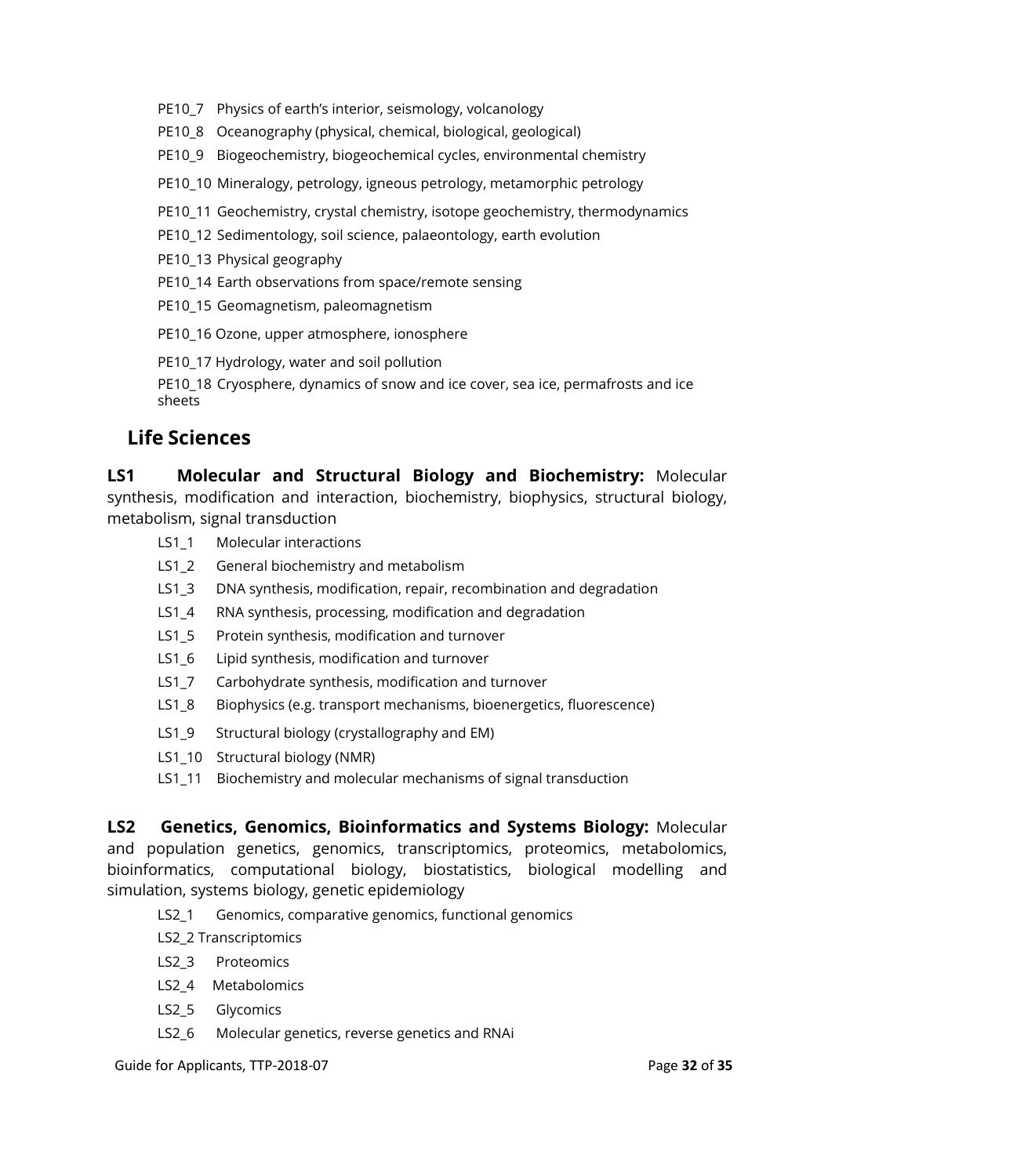- LS2\_7 Quantitative genetics
- LS2 8 Epigenetics and gene regulation
- LS2\_9 Genetic epidemiology
- LS2 10 Bioinformatics
- LS2\_11 Computational biology
- LS2\_12 Biostatistics
- LS2\_13 Systems biology
- LS2\_14 Biological systems analysis, modelling and simulation

**LS3 Cellular and Developmental Biology:** Cell biology, cell physiology, signal transduction, organogenesis, developmental genetics, pattern formation in plants and animals, stem cell biology

- LS3\_1 Morphology and functional imaging of cells
- LS3\_2 Cell biology and molecular transport mechanisms
- LS3 3 Cell cycle and division
- LS3 4 Apoptosis
- LS3\_5 Cell differentiation, physiology and dynamics
- LS3 6 Organelle biology
- LS3 7 Cell signalling and cellular interactions
- LS3\_8 Signal transduction
- LS3\_9 Development, developmental genetics, pattern formation and embryology in animals
- LS3\_10 Development, developmental genetics, pattern formation and embryology in plants
- LS3\_11 Cell genetics
- LS3\_12 Stem cell biology

**LS4 Physiology, Pathophysiology and Endocrinology:** Organ physiology, pathophysiology, endocrinology, metabolism, ageing, tumorigenesis, cardiovascular disease, metabolic syndrome

- LS4\_1 Organ physiology and pathophysiology
- LS4\_2 Comparative physiology and pathophysiology
- LS4\_3 Endocrinology
- LS4\_4 Ageing
- LS4 5 Metabolism, biological basis of metabolism related disorders
- LS4 6 Cancer and its biological basis
- LS4 7 Cardiovascular diseases
- LS4\_8 Non-communicable diseases (except for neural/psychiatric, immunityrelated, metabolism-related disorders, cancer and cardiovascular diseases)

**LS5 Neurosciences and Neural Disorders:** Neurobiology, neuroanatomy, neurophysiology, neurochemistry, neuropharmacology, neuroimaging, systems neuroscience, neurological and psychiatric disorders

Guide for Applicants, TTP-2018-07 **Page 33** of **35** Page 33 of **35**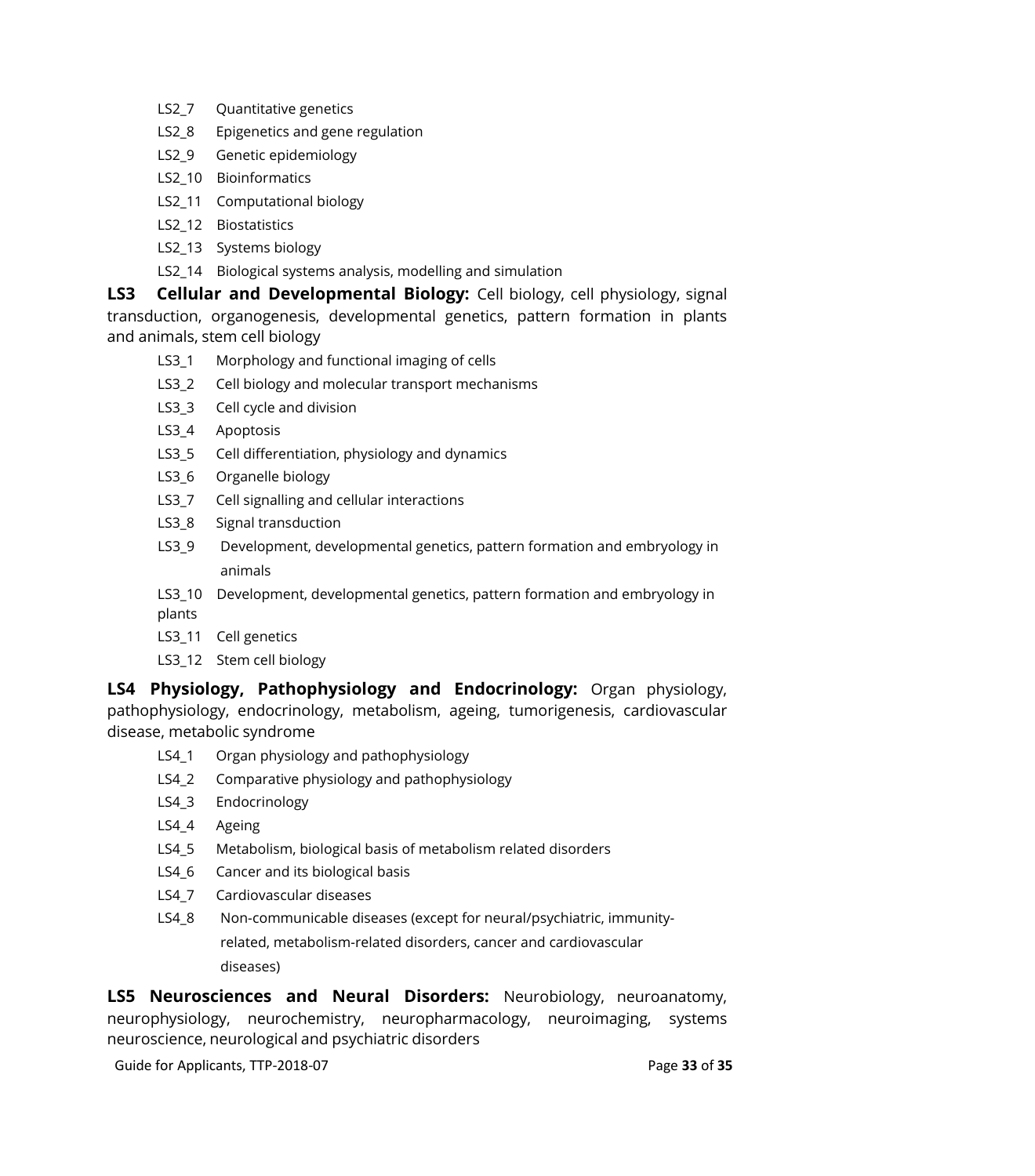- LS5\_1 Neuroanatomy and neurophysiology
- LS5 2 Molecular and cellular neuroscience
- LS5\_3 Neurochemistry and neuropharmacology
- LS5\_4 Sensory systems (e.g. visual system, auditory system)
- LS5 5 Mechanisms of pain
- LS5 6 Developmental neurobiology
- LS5\_7 Cognition (e.g. learning, memory, emotions, speech)
- LS5 8 Behavioural neuroscience (e.g. sleep, consciousness, handedness)
- LS5\_9 Systems neuroscience
- LS5\_10 Neuroimaging and computational neuroscience
- LS5\_11 Neurological disorders (e.g. Alzheimer's disease, Huntington's disease, Parkinson's disease)
- LS5\_12 Psychiatric disorders (e.g. schizophrenia, autism, Tourette's syndrome, obsessive compulsive disorder, depression, bipolar disorder, attention deficit hyperactivity disorder)

**LS6 Immunity and Infection:** The immune system and related disorders, infectious agents and diseases, prevention and treatment of infection

- LS6\_1 Innate immunity and inflammation
- LS6<sub>2</sub> Adaptive immunity
- LS6 3 Phagocytosis and cellular immunity
- LS6\_4 Immunosignalling
- LS6\_5 Immunological memory and tolerance
- LS6\_6 Immunogenetics
- LS6\_7 Microbiology
- LS6\_8 Virology
- LS6<sub>9</sub> Bacteriology
- LS6\_10 Parasitology
- LS6\_11 Prevention and treatment of infection by pathogens (e.g. vaccination, antibiotics, fungicide)
- LS6\_12 Biological basis of immunity related disorders (e.g. autoimmunity)
- LS6 13 Veterinary medicine and infectious diseases in animals

**LS7 Diagnostic Tools, Therapies and Public Health:** Aetiology, diagnosis and treatment of disease, public health, epidemiology, pharmacology, clinical medicine, regenerative medicine, medical ethics

- LS7\_1 Medical engineering and technology
- LS7<sub>2</sub> Diagnostic tools (e.g. genetic, imaging)
- LS7\_3 Pharmacology, pharmacogenomics, drug discovery and design, drug therapy
- LS7 4 Analgesia and Surgery
- LS7\_5 Toxicology